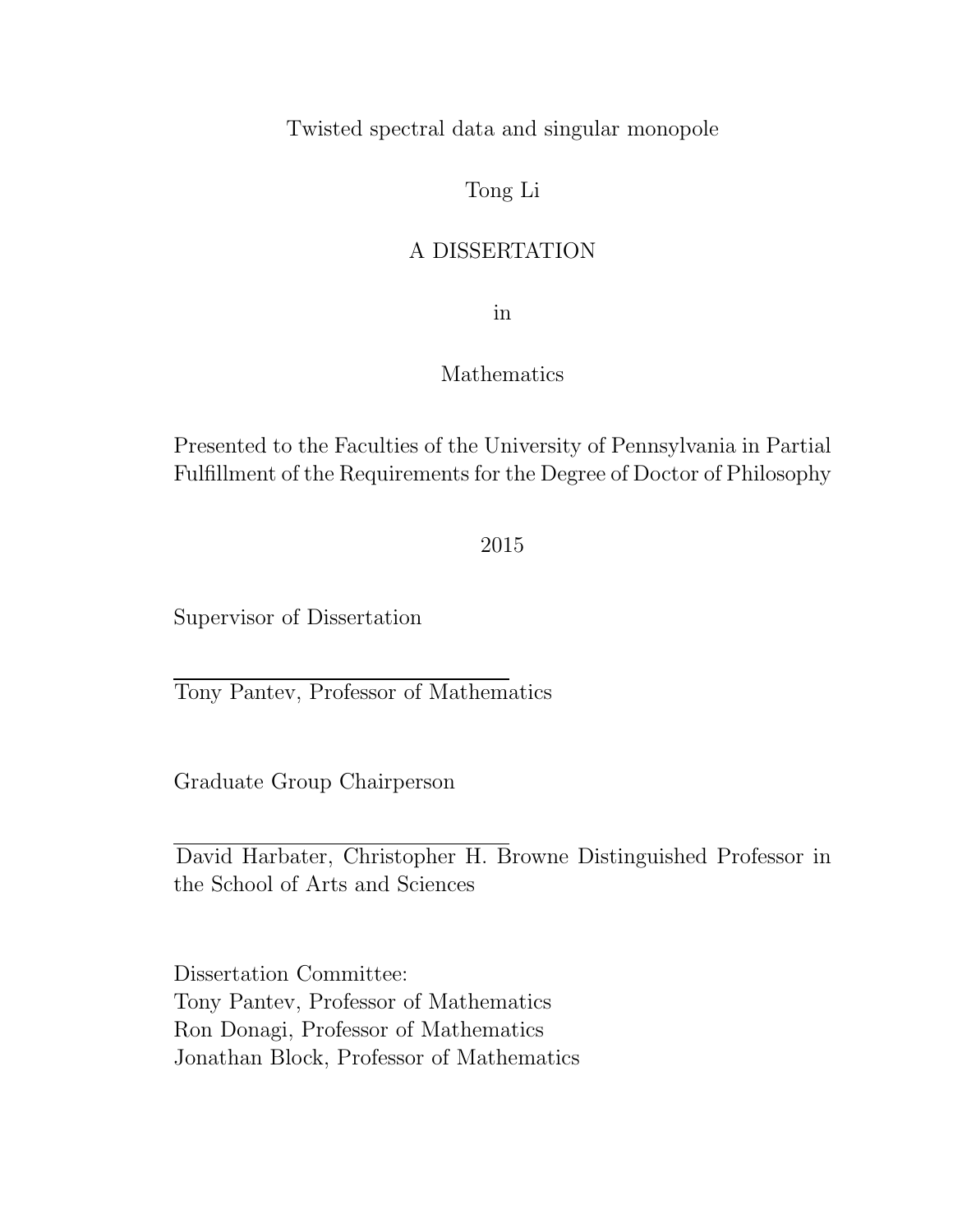# Acknowledgments

I would like to thank: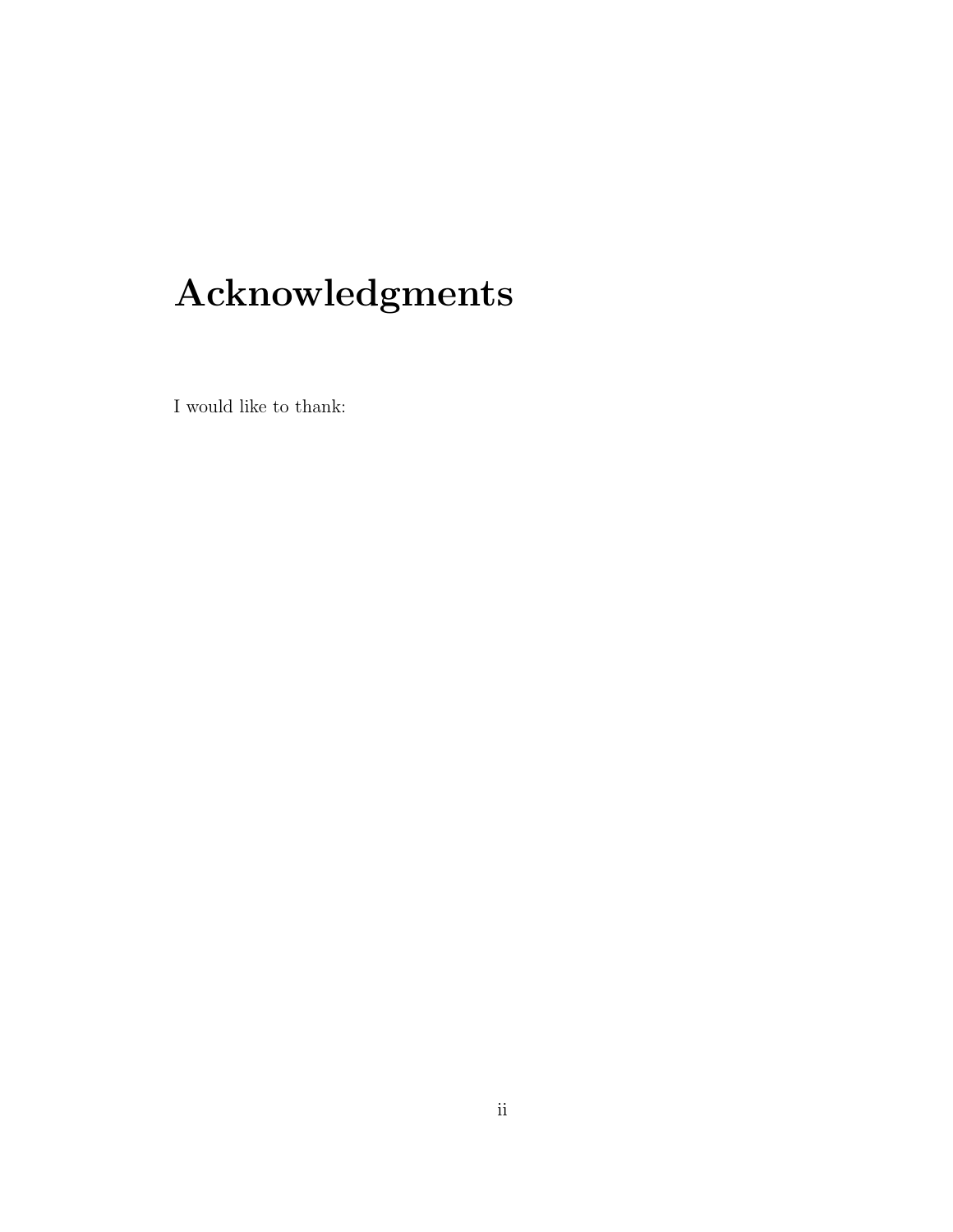#### ABSTRACT

Twisted spectral data and singular monopole

#### Tong Li

#### Tony Pantev

We study higher dimensional versions of monopoles with Dirac singularities on manifolds which are principal circle bundles over a smooth complex projective variety. We interpret such generalized monopoles in terms of twisted spectral data on a companion algebraic vareity. We conjecture that this correspondence is bijective under certain stability condition, and thus gives an algebraic construction of singular monopoles.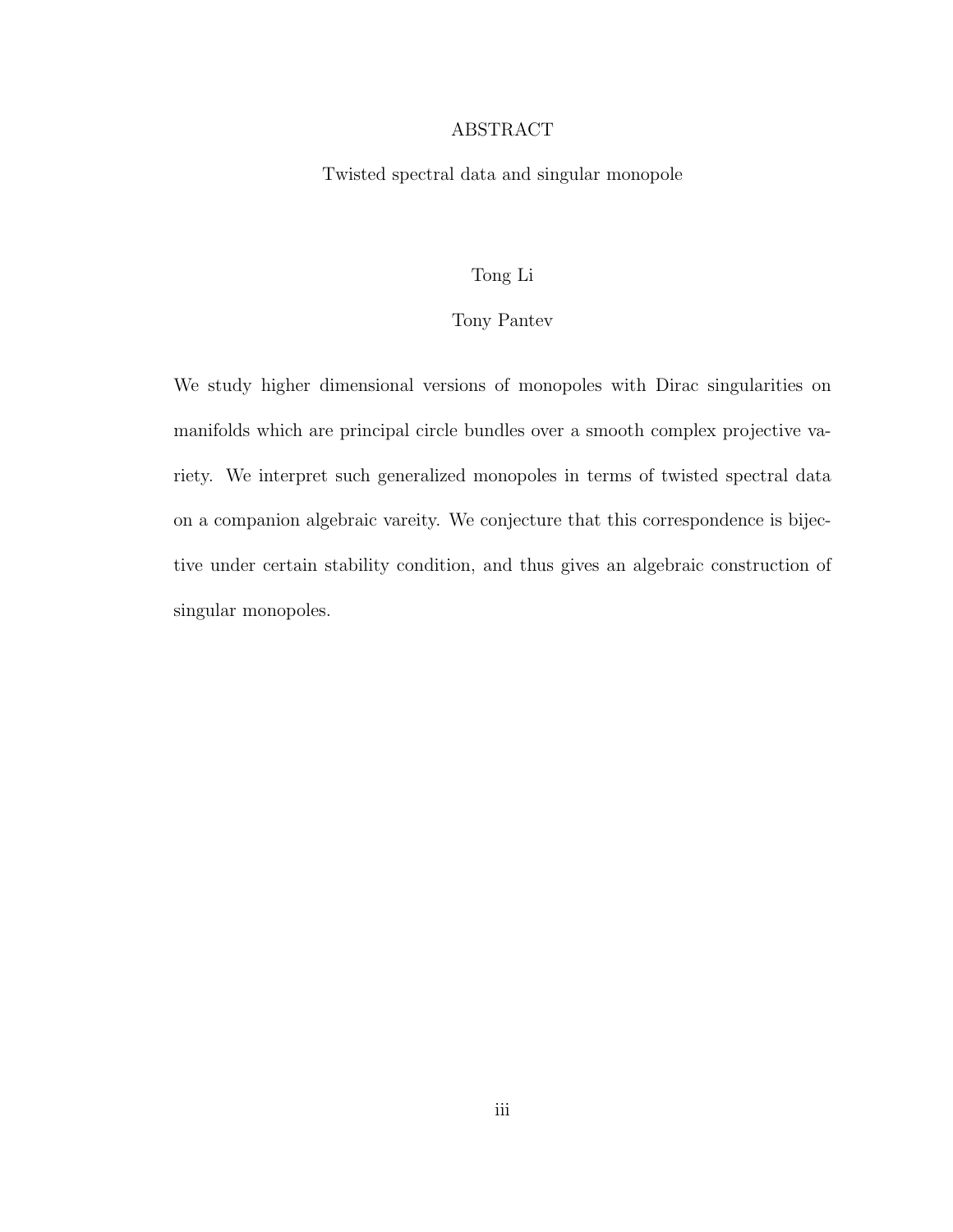# **Contents**

| Generalized monopole<br>$\mathbf{1}$          |         |                                                                                       | 1              |
|-----------------------------------------------|---------|---------------------------------------------------------------------------------------|----------------|
|                                               | 1.1     |                                                                                       | 1              |
|                                               | 1.2     | Dirac singularity $\dots \dots \dots \dots \dots \dots \dots \dots \dots \dots \dots$ | $\overline{5}$ |
| Charbonneau-Hurtubise theorem<br>$\mathbf{2}$ |         |                                                                                       | 8              |
|                                               | 2.1     |                                                                                       | 8              |
|                                               | $2.2\,$ |                                                                                       | 11             |
| Spectral data<br>3                            |         |                                                                                       | 13             |
|                                               | 3.1     |                                                                                       | 13             |
|                                               | 3.2     |                                                                                       | 16             |
|                                               | 3.3     | Analytic gerbe                                                                        | 18             |
|                                               | 3.4     |                                                                                       | 20             |
| Conjecture<br>4                               |         | 25                                                                                    |                |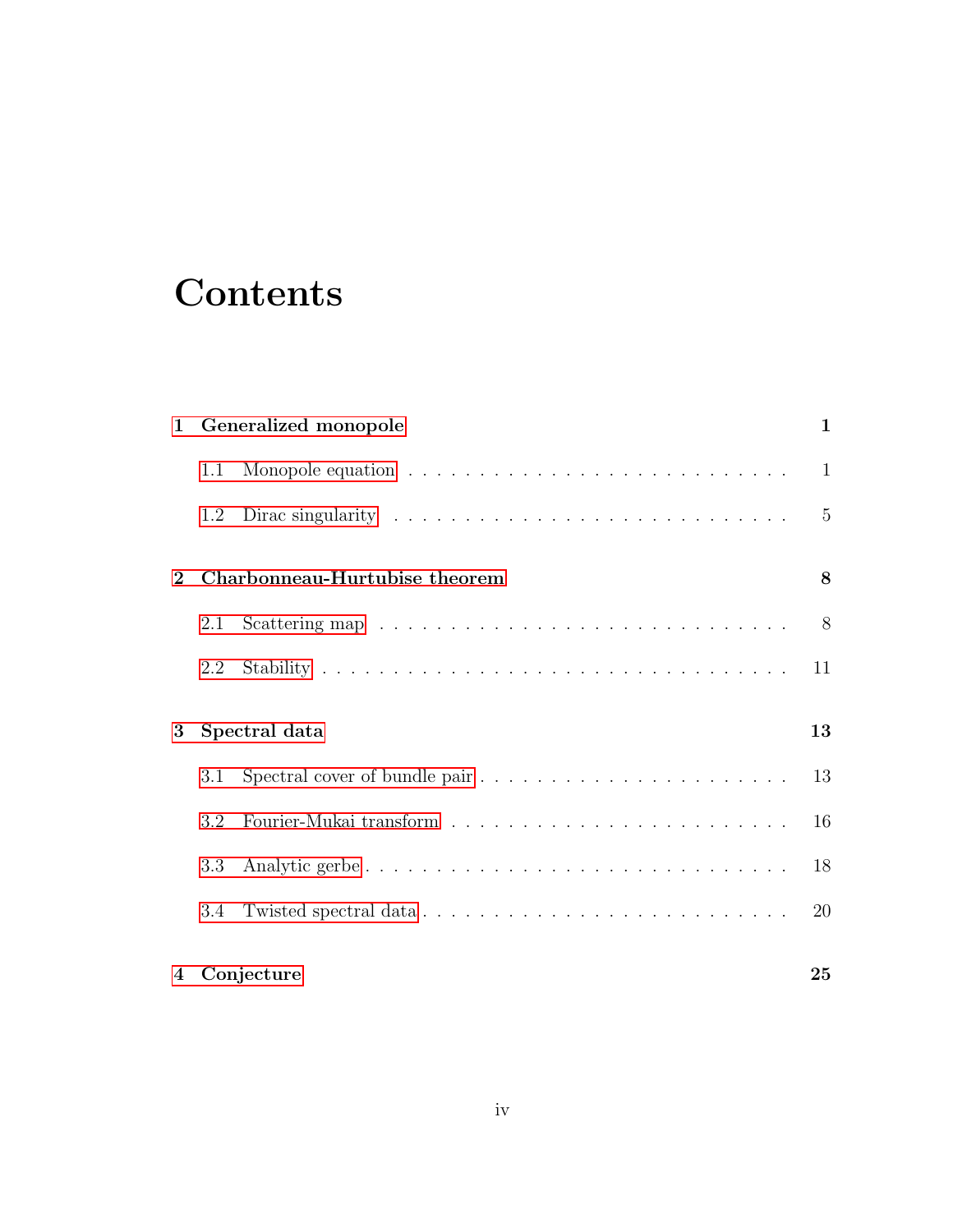## <span id="page-4-0"></span>Chapter 1

## Generalized monopole

#### <span id="page-4-1"></span>1.1 Monopole equation

Bogomolny's equation describes static monopoles in Yang-Mills theory. Given a three dimensional Riemannian manifold  $Y$ , let  $E$  denote a rank  $n$  Hermitian vector bundle  $E \to Y$ , and let A be a unitary connection on E, let  $\phi$  be a skew Hermitian section of the bundle  $End(E)$ , the section  $\phi$  is called a Higgs field on E (with trivial coefficients). We say that the triple  $(E, A, \phi)$  satisfies Bogomolny equation if

$$
F_A = *D_A \phi \tag{1.1.1}
$$

We first study the equation when  $Y = S^1 \times \Sigma$ , where  $\Sigma$  is a Riemann surface. In this case, Bogomolny equation comes from dimension reduction of the anti-selfduality equation: consider  $M = \mathbb{R} \times Y = \mathbb{R} \times S^1 \times \Sigma$ , fix a complex structure on  $\Sigma$ , let z be its local coordinate, we use s to parameterize R and t to parameterize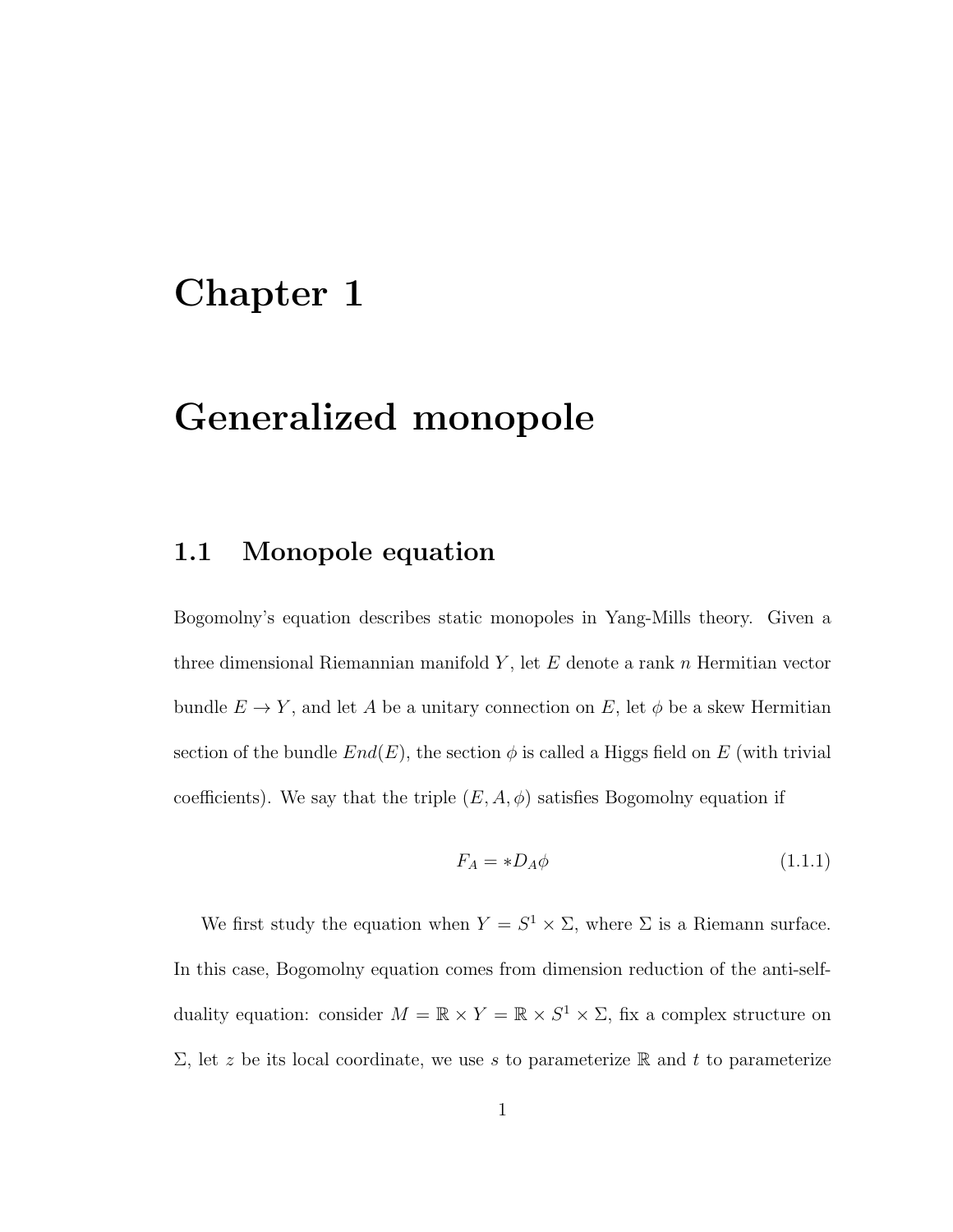$S^1$ , then  $w = s + it$  is a holomorphic coordinate on  $\mathbb{R} \times S^1$ , thus give M a complex structure so that  $M \cong \mathbb{C}^{\times} \times \Sigma$ . In terms of these coordinates, a connection form A on Y is expressed as

$$
A = A_t \, \mathrm{d} \, t + A_z \, \mathrm{d} \, z + A_{\bar{z}} \, \mathrm{d} \, \bar{z}
$$

Given a Higgs field  $\phi$  on Y, let  $\hat{A} = \phi \, ds + A$  in this local trivialization, then  $\hat{A}$ glues into a connection on  $M$ , and we have

**Proposition 1.1.1.**  $(A, \phi)$  satisfies Bogomolny equation if and only if  $\hat{A}$  satisfies anti-self-duality equation:

$$
*F_{\hat{A}} = -F_{\hat{A}} \tag{1.1.2}
$$

Fix a Kähler metric on  $\Sigma$ , and denote its Kähler form by  $\omega$ . We can extend the metric to a Kähler metric on  $M$ , and denote its Kähler form as  $\Omega$ . Split  $F_{\hat{A}}$  with respect to the complex structure on  $M,$  and denote by  $\Lambda F_{\hat A}$  the curvature component proportional to  $\Omega$ , we see that the anti-self-duality equation is equivalent to

$$
F_{\hat{A}}^{0,2} = F_{\hat{A}}^{2,0} = 0, \ \Lambda F_{\hat{A}} = 0 \tag{1.1.3}
$$

A useful generalization of the anti-self-duality equation is Hermit-Einstein equation

<span id="page-5-0"></span>
$$
F_{\hat{A}}^{0,2} = F_{\hat{A}}^{2,0} = 0, \ \Lambda F_{\hat{A}} = \sqrt{-1}C \ \mathrm{id}_{E}
$$
 (1.1.4)

with constant C. To generalize Bogomolny's equation, we apply dimension reduci-ton to the equation [1.1.4:](#page-5-0) let X be a k dimensional smooth projective variety, with Kähler form  $\omega$ , let Y be a  $S^1$  bundle over X, together with a Hermitian vector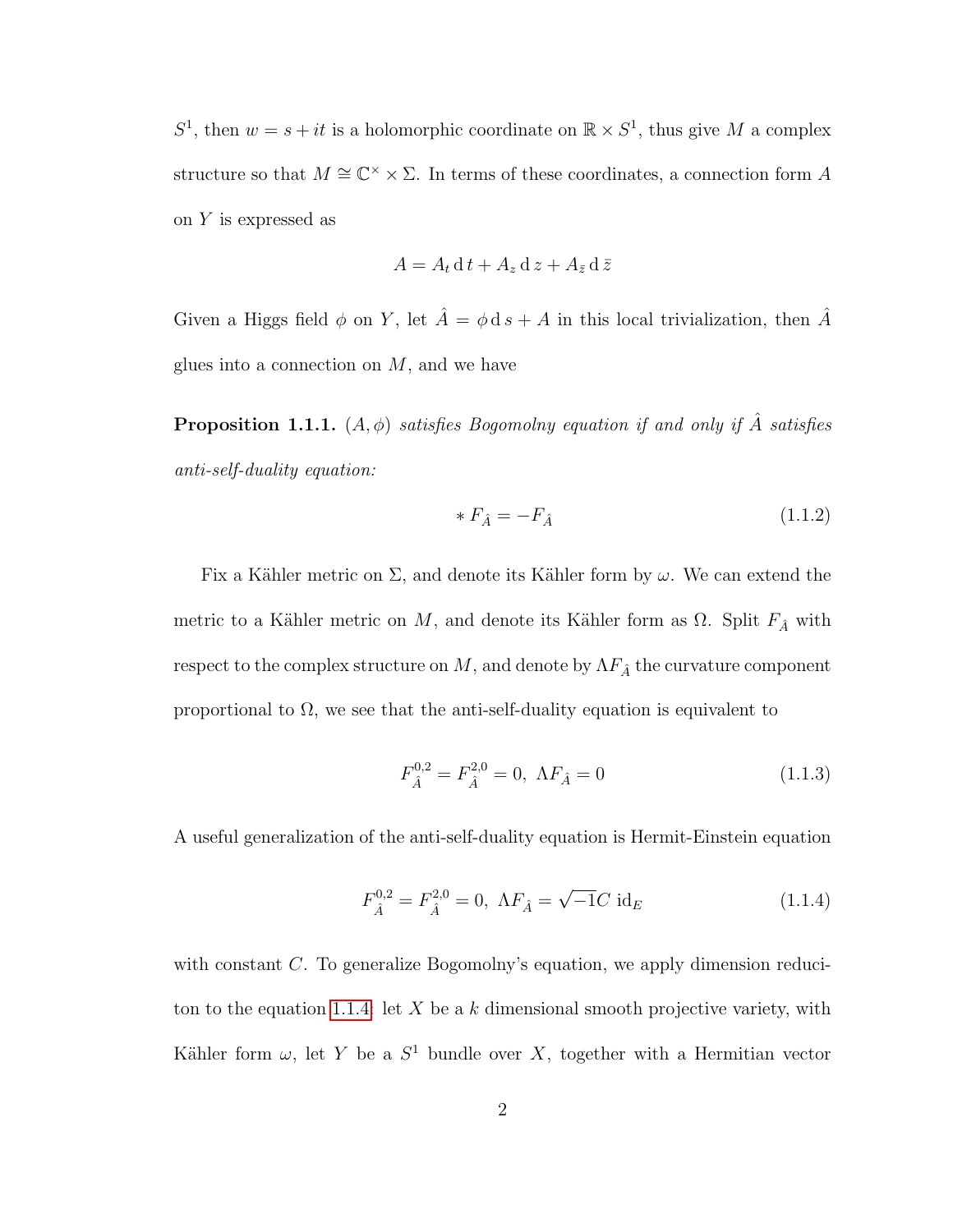bundle E over Y, a connection A and a Higgs field  $\phi$ . In a local chart U of X where we can trivialize Y as  $S^1 \times U$ , use  $z_1, \dots, z_k$  for the holomorphic coordinates on U, and use t for the coordinate of  $S^1$ , suppose

$$
\omega = \sum_{1 \le i,j \le k} g_{i\bar{j}} \, d \, z_i \wedge d \, \bar{z}_j
$$

$$
A = A_t \, d \, t + \sum_{j=1}^k (A_j \, d \, z_j + A_{\bar{j}} \, d \, \bar{z}_j)
$$

and denote

$$
\nabla_j = \left(\frac{\partial}{\partial z_j} + A_j\right) \mathrm{d} z_j, \quad 1 \le j \le k
$$
  

$$
\nabla_{\bar{j}} = \left(\frac{\partial}{\partial \bar{z}_j} + A_{\bar{j}}\right) \mathrm{d} \bar{z}_j, \quad 1 \le j \le k
$$
  

$$
\nabla_t = \left(\frac{\partial}{\partial t} + A_t\right) \mathrm{d} t
$$
  

$$
F_{ab} = [\nabla_a, \nabla_b], \quad a, b \in \{1, \dots, k, \bar{1}, \dots, \bar{k}, t\}
$$

equation [1.1.4](#page-5-0) is equivalent to:

<span id="page-6-0"></span>
$$
\begin{cases}\nF_{jl} = 0, & F_{\bar{j}\bar{l}} = 0 \\
F_{tj} = \sqrt{-1} \nabla_j \phi \wedge dt, & F_{t\bar{j}} = -\sqrt{-1} \nabla_{\bar{j}} \phi \wedge dt \\
g^{j\bar{l}} F_{j\bar{l}} - \nabla_t \phi = \sqrt{-1} CI\n\end{cases}
$$
\n(1.1.5)

**Definition 1.1.2.** The triple  $(E, A, \phi)$  is a generalized monopole on Y with slope C if for each  $U \subset X$  where Y trivializes, equation [1.1.5](#page-6-0) holds.

Remark 1.1.3. We will allow singular solutions, and in that case, we define generalized monopole on an open submanifold  $Y_0 \subset Y$  in the same way.

**Definition 1.1.4.** For a generalized monopole  $(E, A, \phi)$  on Y with slope C, we say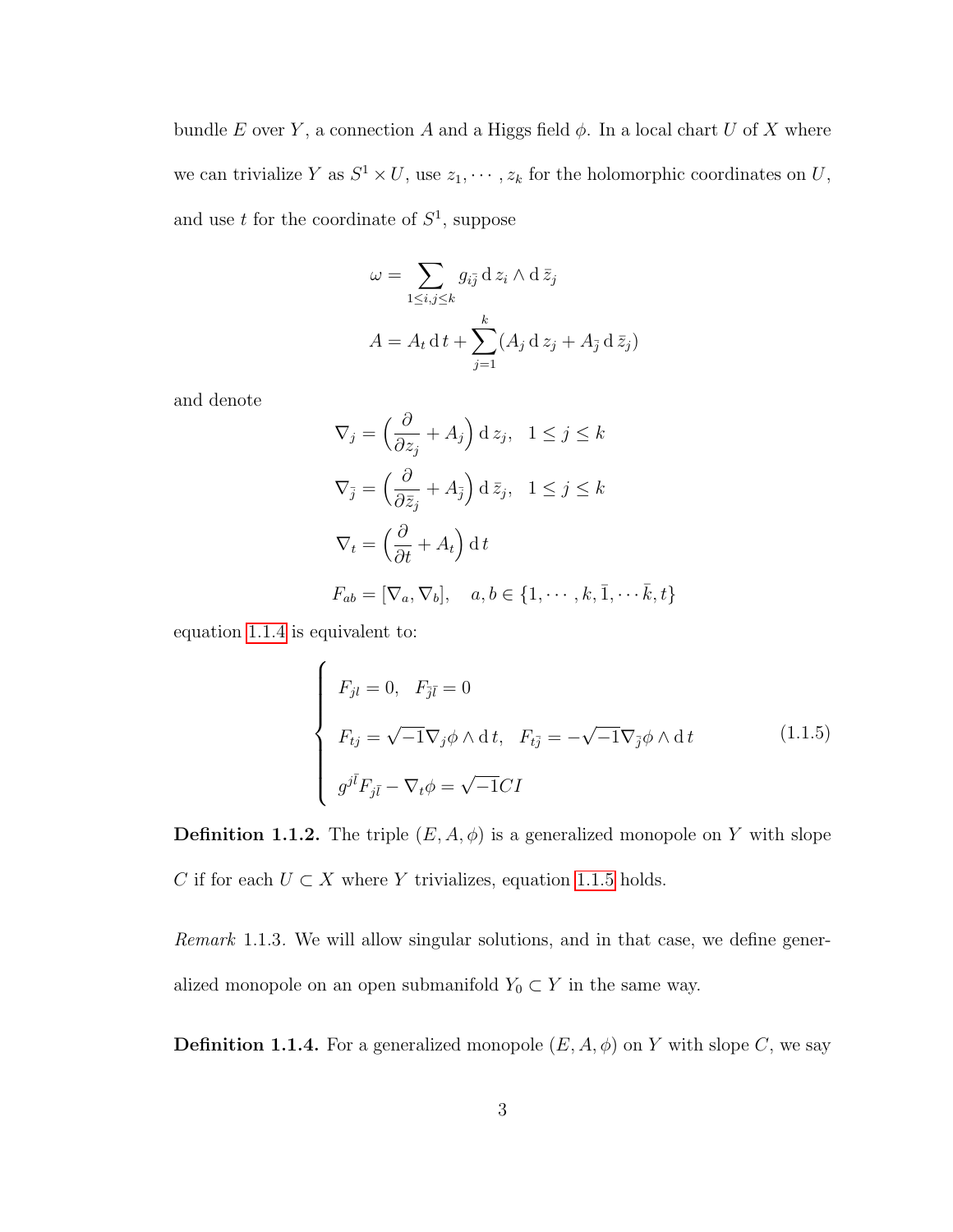that a generalized monopole  $(E', A', \phi')$  on Y with slope C' is a sub-monopole of  $(E, A, \phi)$  if E' is a sub-bundle of E preserved by A and  $\phi$ , and  $A_{|E'} = A'$ ,  $\phi_{|E'} = \phi'$ . Remark 1.1.5. A sub-monopole must have the same slope, i.e.,  $C' = C$ .

**Definition 1.1.6.** A generalized monopole  $(E, A, \phi)$  on Y is irreducible if its only sub-monopoles are the trivial ones, i.e.  $(0,0,0)$  and  $(E, A, \phi)$ .

In local coordinates, denote

$$
\nabla_X^{0,1} = \sum_{j=1}^k \nabla_{\bar{j}}
$$

$$
F_X^{0,2} = [\nabla_X^{0,1}, \nabla_X^{0,1}]
$$

then the equation [1.1.5](#page-6-0) is equivalent to

<span id="page-7-0"></span>
$$
\begin{cases}\nF_X^{0,2} = 0 \\
\left[\nabla_X^{0,1}, \nabla_t - \sqrt{-1}\phi\right] = 0 \\
g^{j\bar{l}}F_{j\bar{l}} - \nabla_t \phi = \sqrt{-1}CI\n\end{cases}
$$
\n(1.1.6)

Let  $E_t = E_{|\{t\}\times U}$ , the first equation in [1.1.6](#page-7-0) implies that  $\nabla_X^{0,1}$  defines an integrable complex structure on  $E_t$ .

**Definition 1.1.7.** The scattering map from  $t_0$  to  $t_1$ 

$$
R_{t_0,t_1}:E_{t_0}\to E_{t_1}
$$

is defined by parallel transport with respect to  $A_t - i\phi$ , namely, for each  $\sigma_0 \in E_{|(t_0,z)}$ there is a unique solution  $\sigma(t)$  of

$$
\frac{\mathrm{d}\,\sigma}{\mathrm{d}\,t} + (A_t - i\phi)\sigma = 0
$$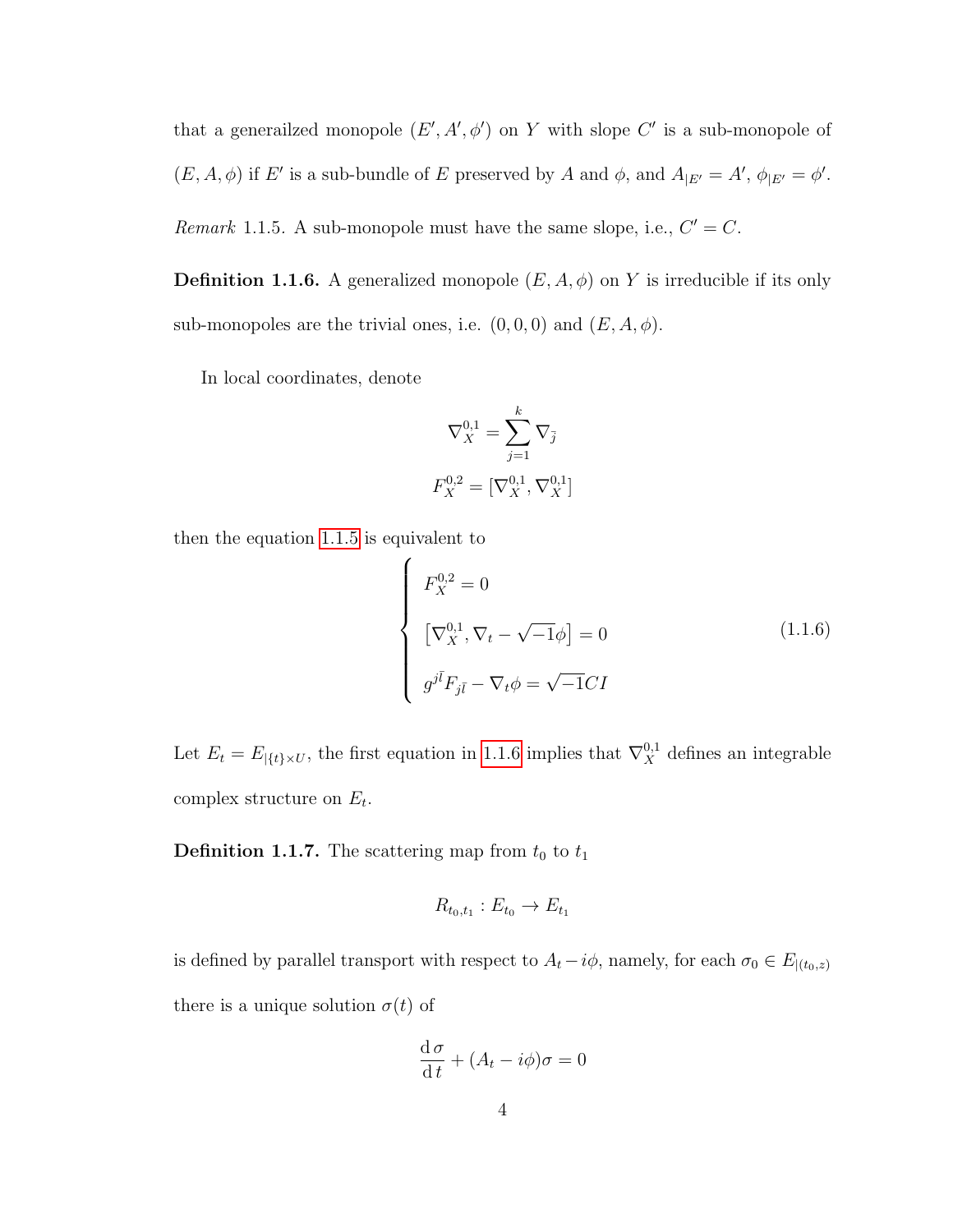with initial value  $\sigma(t_0) = \sigma_0$ . We set  $R_{t_0,t_1}(\sigma_0) = \sigma(t_1)$ .

According to the second equation in [1.1.6,](#page-7-0) the scattering map defines a holomorphic isomorphism from  $E_{t_0}$  to  $E_{t_1}$ .

### <span id="page-8-0"></span>1.2 Dirac singularity

We consider solutions with Dirac type singularities, the prototype is a family of  $U(1)$  monopoles on the three dimensional manifold

$$
B_0^3(\epsilon) := \{ (r, \theta, \psi) \mid 0 < r < \epsilon, \ \theta \in [0, \pi], \ \psi \in [0, 2\pi) \}
$$

with the standard volume form on  $B_0^3(\epsilon)$ :

$$
d \mu = r^2 \sin \theta \, dr \wedge d \theta \wedge d \psi
$$

Projecting along radial direction yields a map from  $B_0^3(\epsilon)$  to the unit sphere  $S^2$ , denote by  $L_k$  the Hermitian line bundle on  $B_0^3(\epsilon)$  obtained by pulling the line bundle of degree  $k$  on  $S^2$ . Explicitly, we can trivialize line bundles on the open sets

$$
U_0 = \{\theta \neq 0\}, \quad U_\pi = \{\theta \neq \pi\}
$$

and glue them into  $L_k$  via the transition function given by  $g_{\pi 0} = e^{\sqrt{-1}k\psi}$ . Consider the connection form  $A$  on  $L_k$  defined by

$$
A_0 = \frac{\sqrt{-1}k}{2} (\cos \theta + 1) d\psi \text{ on } U_0
$$

$$
A_{\pi} = \frac{\sqrt{-1}k}{2} (\cos \theta - 1) d\psi \text{ on } U_{\pi}
$$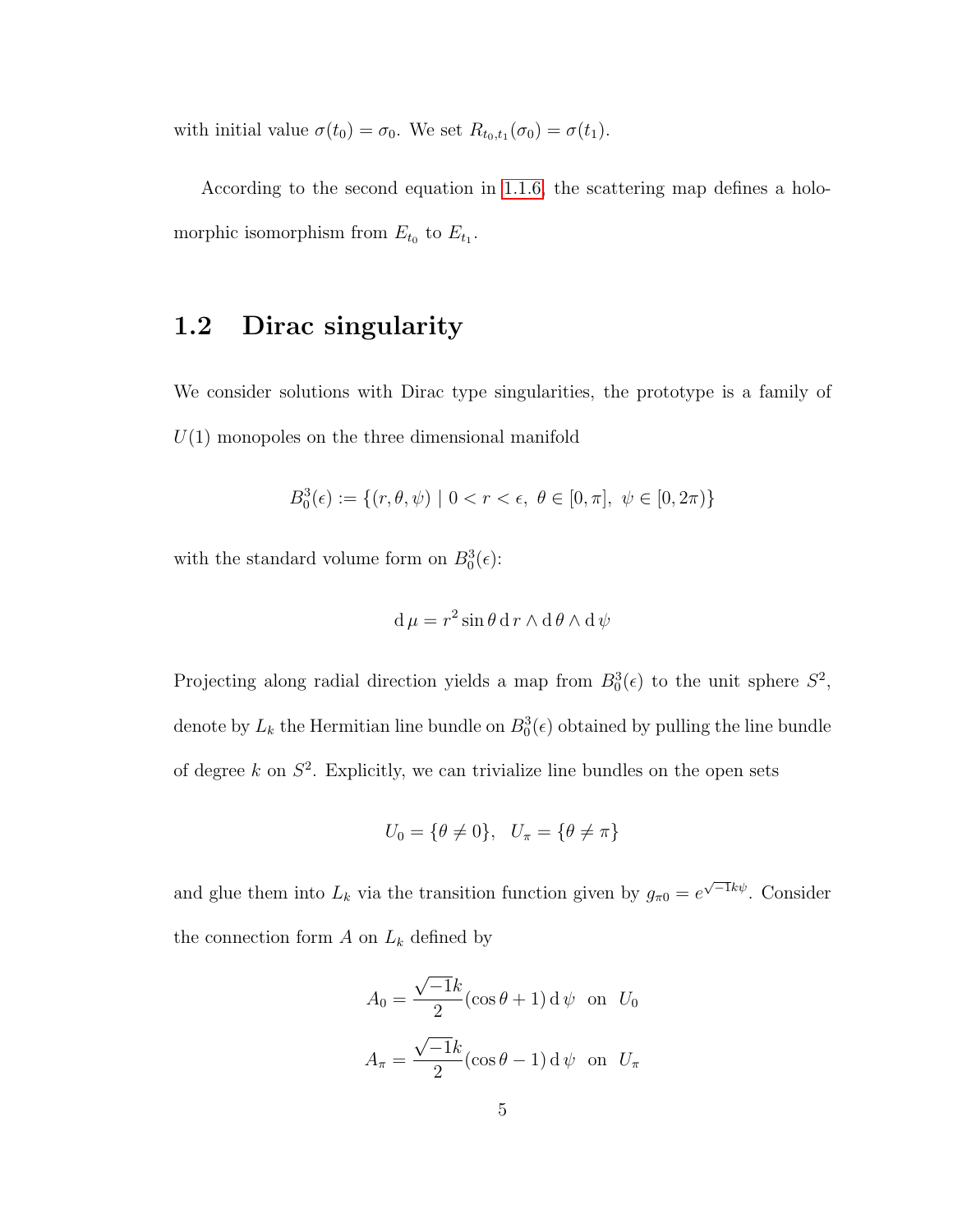on the overlap these forms satisfy

$$
A_{\pi} + g_{\pi 0}^{-1} \, \mathrm{d} \, g_{\pi 0} = A_0
$$

so A is a  $U(1)$  connection on  $L_k$ . In this case, the Higgs field will be a function taking value in purely imaginary numbers, and if we choose

$$
\phi = \frac{\sqrt{-1}k}{2r}
$$

it is easy to verify that  $(L_k, A, \phi)$  satisfies Bogomolny equation on  $B_0^3(\epsilon)$ . Such a solution has boundary behavior that has a nice geometric interpretation, it is first explored in the paper of Witten and Kapustin, they showed that scattering map cross Dirac type singularities plays a role of Hecke modification in geometric Langlands program.

We extend this picture to higher dimensions. Let  $Y$  be an m-dimensional Riemannian manifold,  $Z \subset Y$  is a codimension 3 compact sub-manifold. For every  $p \in Z$ , we can choose local coordinates  $(x_1, \dots, x_m)$  so that:

- $\bullet$   $p = (0, \cdots, 0)$
- Z is given by  $x_1 = x_2 = x_3 = 0$
- the metric is of the form  $I_m + O(R)$  as  $R := \sqrt{x_1^2 + \cdots + x_m^2} \to 0$

we call  $(x_1, \dots, x_m)$  regular system of coordinates of Y with respect to Z centered at p.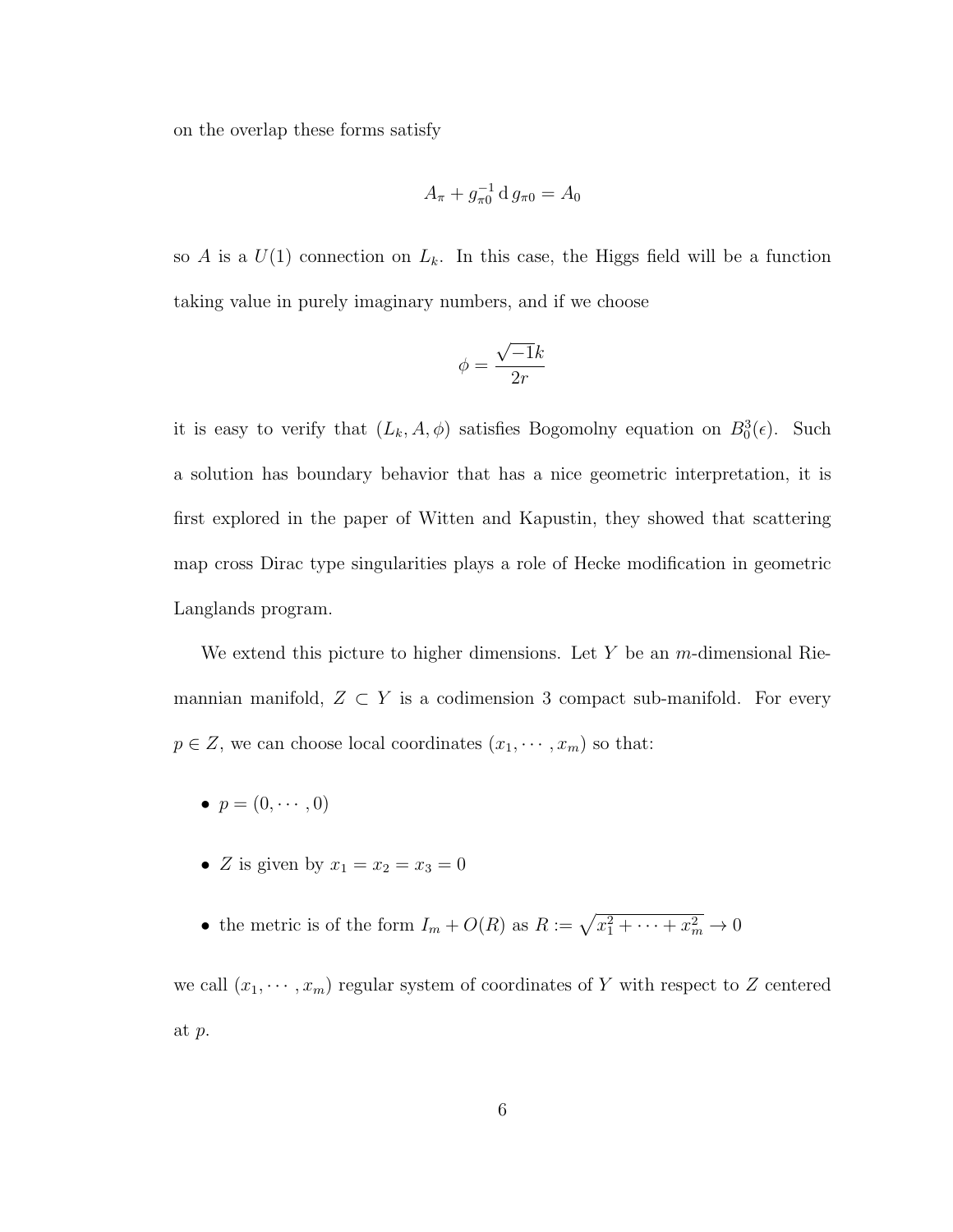**Definition 1.2.1.** With the above settings, let  $(E, A, \phi)$  be a generalized  $U(n)$ monopole on  $Y$ , we say the monopole has a Dirac singularity along  $Z$  with weights  $(k_1, \dots, k_n)$  if for every  $p \in Z$ , under every regular coordinates  $(x_1, \dots, x_m)$  of Y with respect to  $Z$  centered at  $p$ , such that

1. There is a unitary isomorphism  $\alpha$  of the restriction of the bundle E to

$$
B_{\epsilon} := \{ (x_1, x_2, x_3, 0, \cdots, 0) \mid 0 < R < \epsilon \} \cong B_0^3(\epsilon)
$$

with a direct sum of line bundles  $L_{k_1} \oplus L_{k_2} \oplus \cdots \oplus L_{k_n}$  on  $B_0^3(\epsilon)$ .

2. Identify  $B_{\epsilon}$  with  $B_0^3(\epsilon)$ , and identify E with direct sum of vector bundle  $L_{k_1} \oplus L_{k_2} \oplus \cdots \oplus L_{k_n}$  on  $B_0^3(\epsilon)$  under the bundle isomorphism  $\alpha$ , in the trivializations of E over the two open subsets  $\{\theta \neq 0\}$  and  $\{\theta \neq \pi\}$  induced by the standard trivializations of the line bundles  $L_{k_i}$  the trivializations have transition function diag( $e^{\sqrt{-1}k_1\psi}, \cdots, e^{\sqrt{-1}k_n\psi}$ ), in both of the trivializations,  $\phi$  and A have asymptotic behaviors as follow:

$$
\phi = \frac{\sqrt{-1}}{2r} \text{diag}(k_1, \dots, k_n) + O(1), \quad D_A(r\phi) = O(1) \text{ as } r \to 0.
$$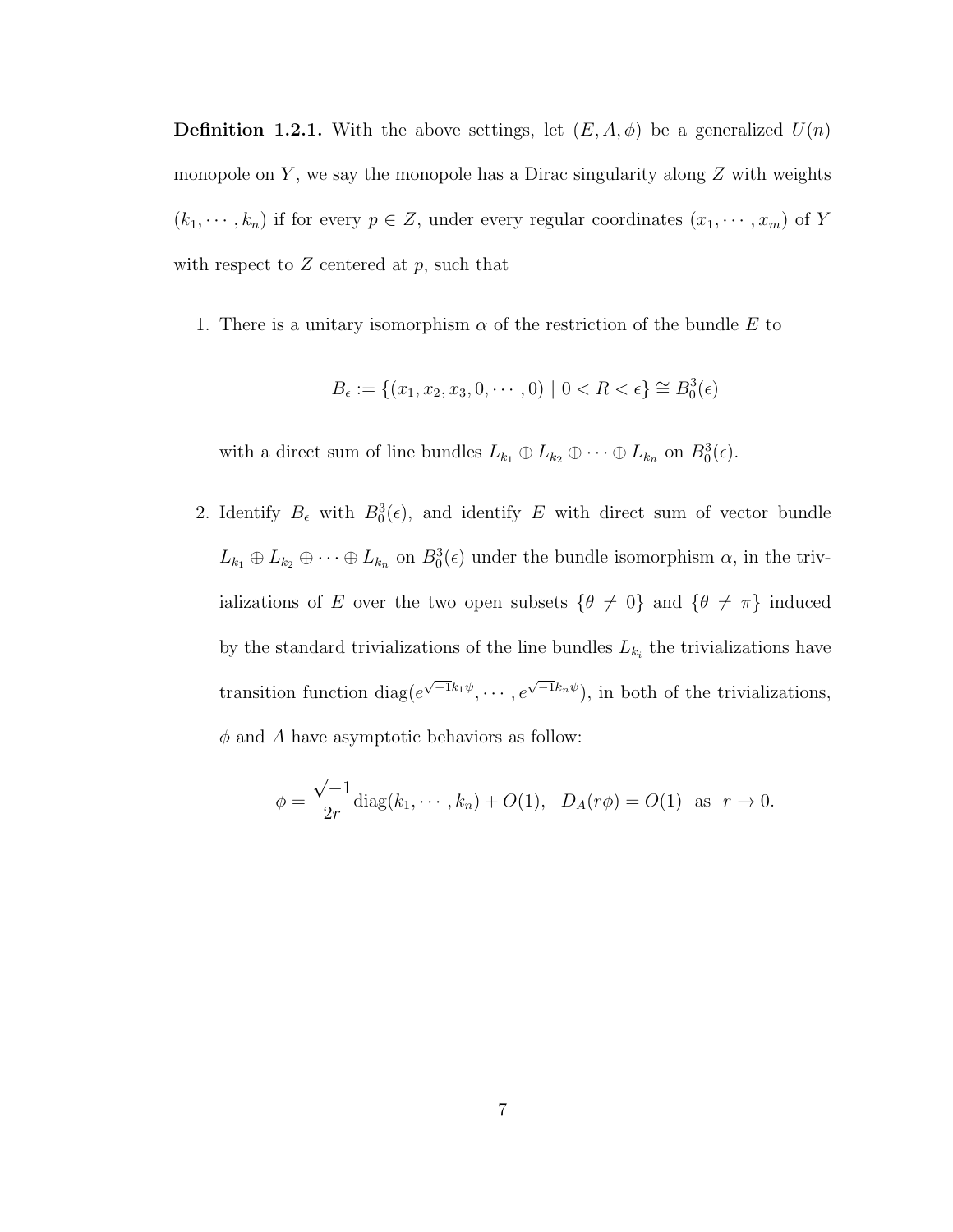### <span id="page-11-0"></span>Chapter 2

## Charbonneau-Hurtubise theorem

In the paper [?] Charbonneau and Hurtubise study generalized monopoles of Dirac singularity on a product of a circle and a Riemann surface, I will summarize their results in this chapter. Let  $\Sigma$  denote a compact Riemann surface and fix a Kähler metric on it, with Kähler form  $\omega$ . Consider monopoles on  $Y = S^1 \times \Sigma$ . In this case, the monopole equations [1.1.5](#page-6-0) can be writen simply as:

$$
F_A - \sqrt{-1}C \mathrm{id}_E \omega = * D_A \phi \tag{2.0.1}
$$

<span id="page-11-1"></span>and the singularities occur at a discrete set of points.

### 2.1 Scattering map

Now parameterize  $S^1 = \mathbb{R}/\mathbb{Z}$  by  $t \in [0,1]$ , and consider monopole  $(E, A, \phi)$  with singularities at  $p_j = (t_j, z_j) \in S^1 \times \Sigma$  with weights  $\vec{k}_j = (k_{j1}, k_{j2}, \dots, k_{jn}), j =$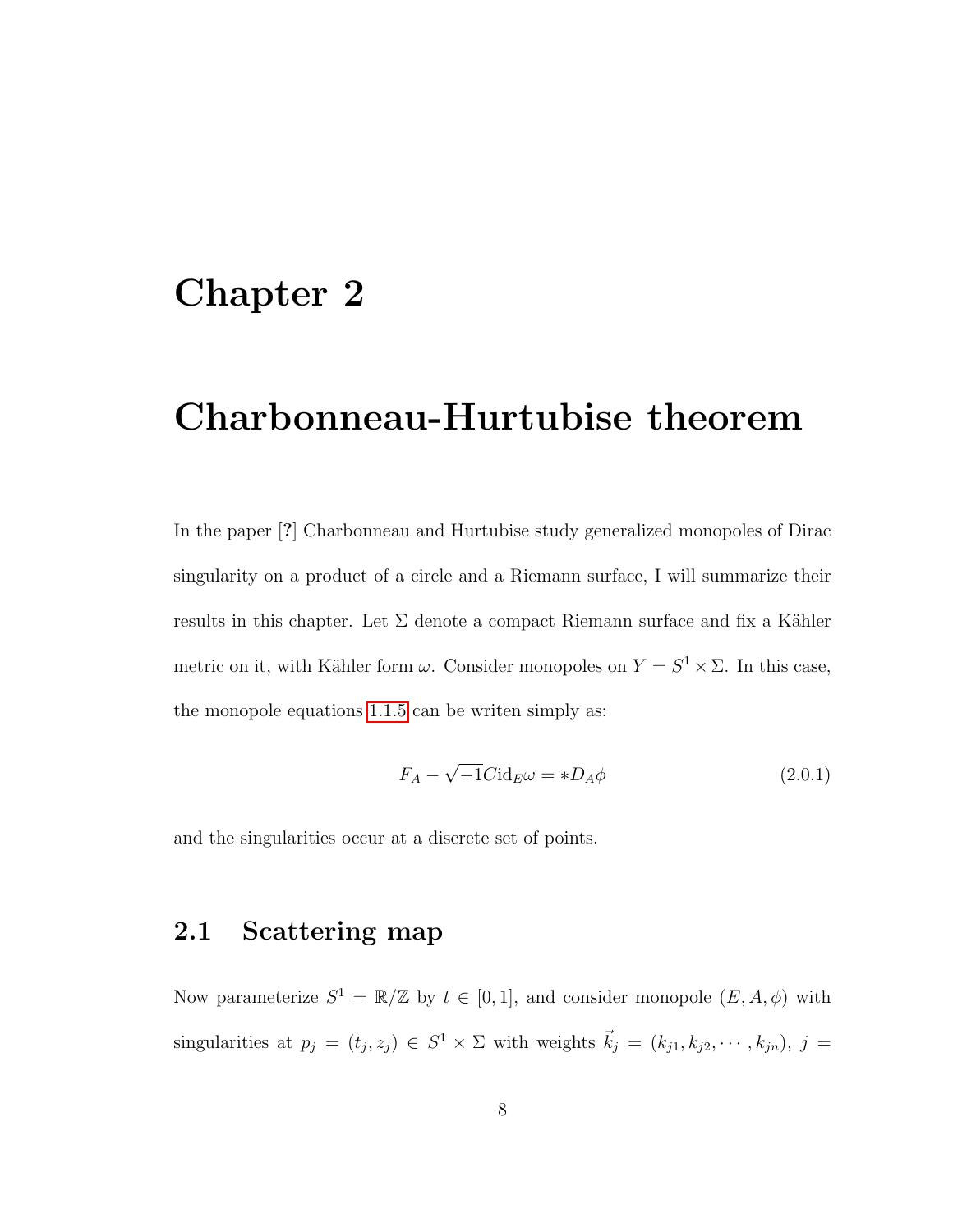1, 2,  $\cdots$ , N, furthermore, we require that  $0 < t_1 < \cdots < t_N < 1$ . Write  $\mathcal{E}_t = E_{|\{t\} \times \Sigma}$ . Regarding the scattering map  $R_{t,t'}$ , we have

**Proposition 2.1.1.** Away from  $t_i$ ,  $\mathcal{E}_t$  is a holomorphic bundle on  $\Sigma$ , and

- 1. If there is no singular time  $t_i$  between t and t', the scattering map  $R_{t,t'} : \mathcal{E}_t \to$  $\mathcal{E}_{t'}$  is an holomorphic isomorphism.
- 2. If only one  $t_i$  lies in between t and t', then  $c_1(\mathcal{E}_{t'}) c_1(\mathcal{E}_t) = \text{Tr}(\vec{k}_i)$ , where

$$
\text{Tr}(\vec{k}_i) = \sum_{j=1}^n k_{ij}
$$

The map  $R_{t,t'}$  is a meromorphic map which is an isomorphism away from  $z_i$ , and near  $z_i$  there exist trivializations of  $\mathcal{E}_t, \mathcal{E}_{t'}$  such that  $R_{t,t'}$  is given by

$$
\mathrm{diag}((z-z_i)^{k_{i1}},\cdots,(z-z_i)^{k_{in}})
$$

Consider the map  $R_{0,1} : \mathcal{E}_0 \to \mathcal{E}_1$ , since  $\mathcal{E}_1 = \mathcal{E}_0$ , we get a meromorphic endomorphism of  $\mathcal{E}_0$  which is holomorphic outside of  $z_i$ 's.

**Definition 2.1.2.** A bundle pair  $(\mathcal{E}, \rho)$  consists of a holomorphic bundle  $\mathcal{E}$  on  $\Sigma$ and a meromorphic endomorphism  $\rho : \mathcal{E} \to \mathcal{E}$  such that  $\rho$  is an isomorphism outside of a finite set of points.

Thus we get a map from generailzed monopoles to bundle pairs:

$$
\Theta: (E, A, \phi) \mapsto (\mathcal{E}_0, R_{0,1})
$$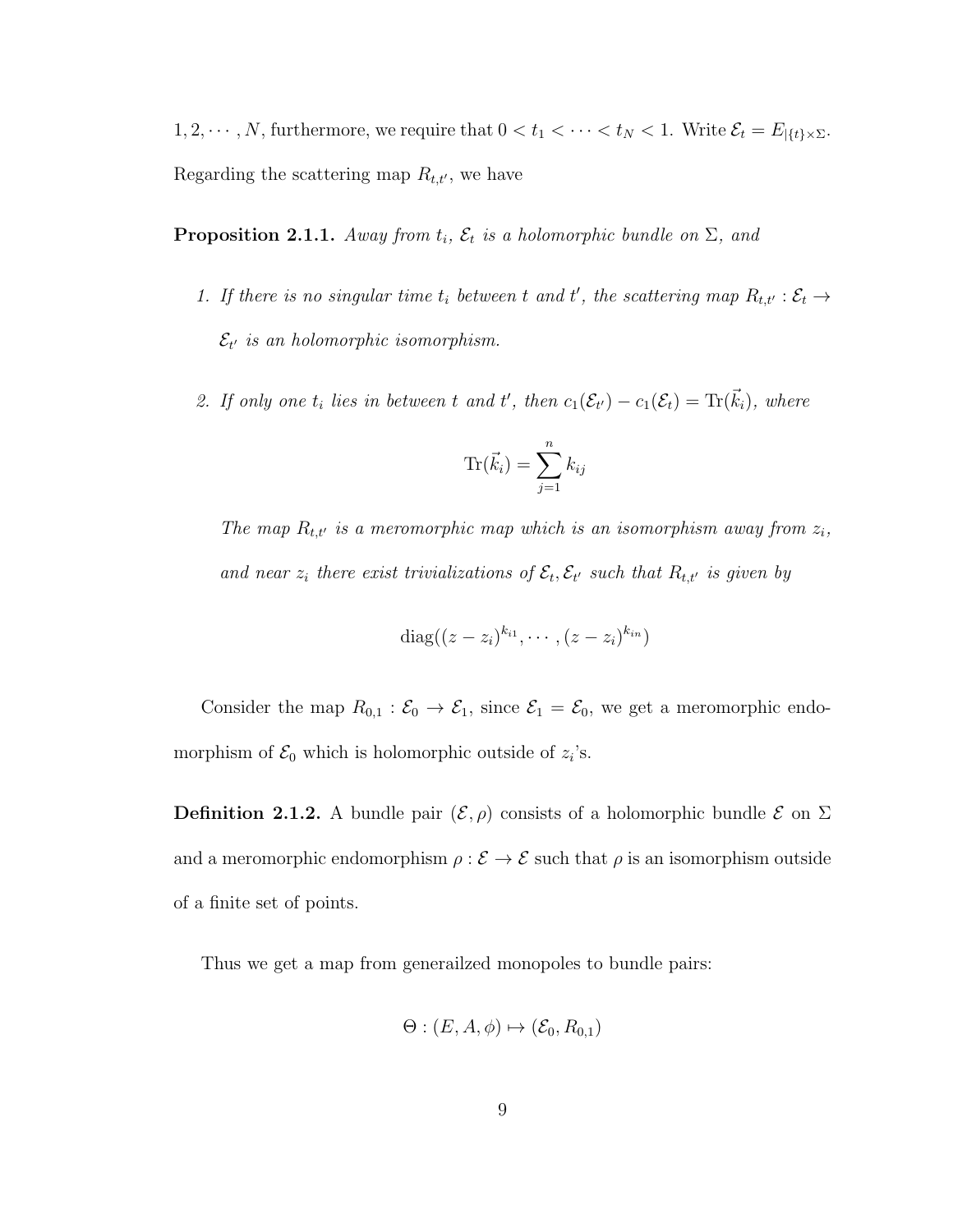In general, consider an arbitrary pair  $(\mathcal{E}, \rho)$  consisting of a rank n holomorphic vector bundle  $\mathcal E$  over  $\Sigma$ , and a meromorphic bundle automorphism  $\rho : \mathcal E \to \mathcal E$ . Near a singular point p of  $\rho$ , choose a coordinate z centered at p and a trivialization of  $\mathcal E$ 

**Proposition 2.1.3** (Iwahori et al. [?]). There are invertible holomorphic  $n \times n$ matrices  $F(z)$ ,  $G(z)$  and integers  $\vec{k} = \{k_1, \dots, k_n\}$ , such that in this trivialization,

$$
\rho = F(z) \operatorname{diag}(z^{k_1}, \cdots, z^{k_n}) G(z)
$$

and the set of integers  $\{k_1, \dots, k_n\}$  is independent of the choice of F and G.

**Definition 2.1.4.** In the above setting, we say that the bundle pair  $(\mathcal{E}, \rho)$  has singularity type  $\vec{k}$  at p.

It is clear that the bundle pair  $(\mathcal{E}_0, R_{0,1})$  obtained from above has singularity type  $\vec{k}_i$  at  $z_i$ .

Notice that by proposition 2.1.1, we have

$$
c_1(\mathcal{E}_1)-c_1(\mathcal{E}_0)=\sum_{j=1}^N \text{Tr}(\vec{k}_j),
$$

since  $\mathcal{E}_1 = \mathcal{E}_0$ , a bundle pair corresponding to a generalized monopole must satisfy

$$
\sum_{i=1}^N \text{Tr}(\vec{k}_i) = 0.
$$

**Proposition 2.1.5.** For a singular  $U(n)$  generalized monopole with slope C, we have

$$
\sum_{i=1}^{N} \text{Tr}(\vec{k}_i) t_i = c_1(\mathcal{E}_0) + \frac{nC}{2\pi} \text{vol}(\Sigma).
$$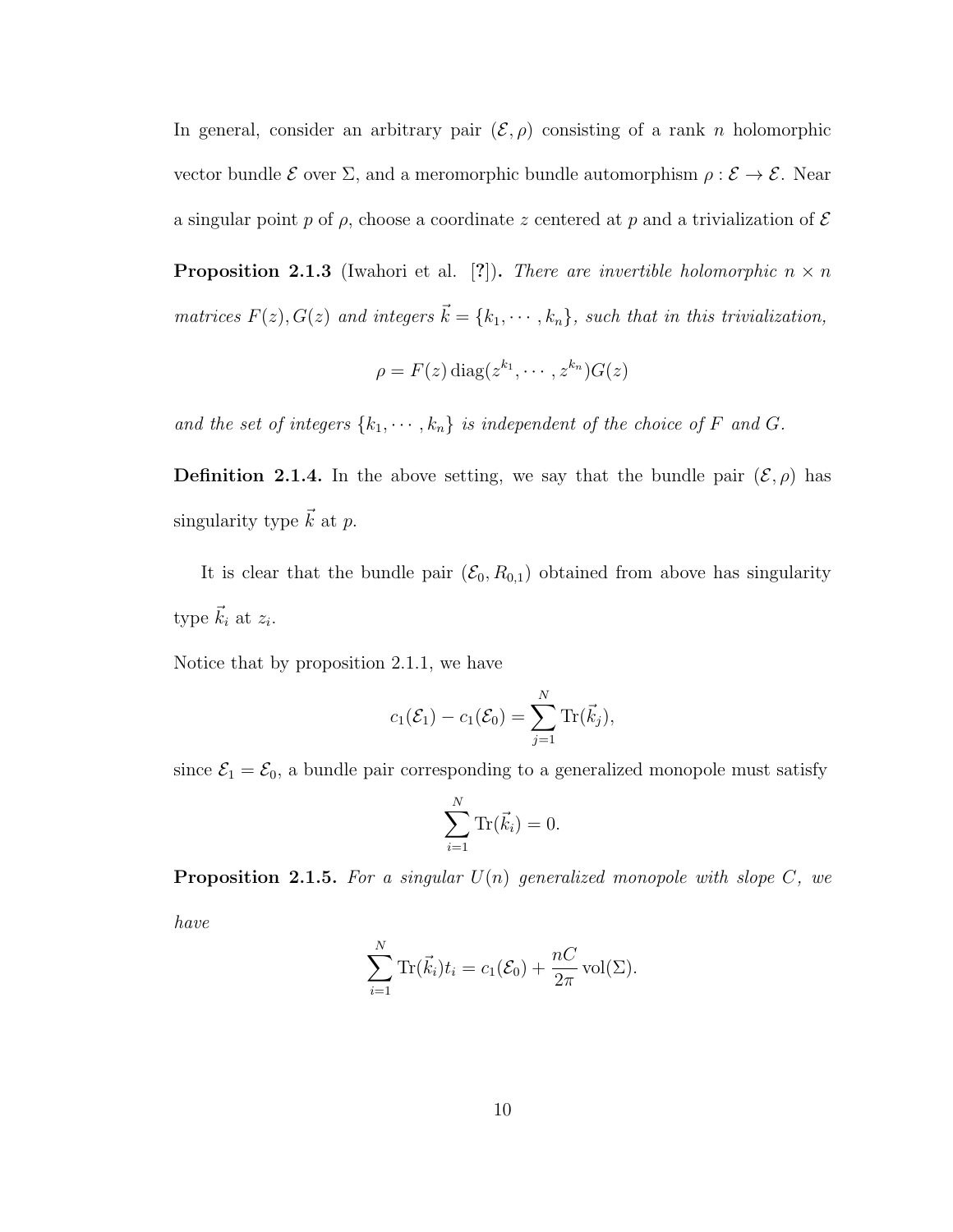### <span id="page-14-0"></span>2.2 Stability

Consider a bundle pair  $(\mathcal{E}, \rho)$  on  $\Sigma$ , with singular type  $\vec{k}_i$  at  $z_i$ ,  $i = 1, 2, \cdots, N$ . Given a list of numbers  $\vec{t} = (t_1, t_2, \dots, t_N) \in T^N$ , where  $T^N$  denotes the torus formed by the product of N circles of circumference 1, for the bundle pair  $(\mathcal{E}, \rho)$ , we define

Definition 2.2.1.  $\vec{t}$ −degree

$$
\delta_{\vec{t}}(\mathcal{E}, \rho) = c_1(\mathcal{E}) - \sum_{j=1}^N t_j \operatorname{Tr}(\vec{k}_j)
$$

and  $\vec{t}$ -slope

$$
\mu_{\vec{t}}(\mathcal{E}, \rho) = \delta_{\vec{t}}(\mathcal{E}, \rho) / \text{rank } \mathcal{E}
$$

**Definition 2.2.2.** A bundle pair  $(\mathcal{E}, \rho)$  is  $\vec{t}$ -stable if any proper non-trivial  $\rho$ invariant subbundle has a strictly smaller  $\vec{t}$ -slope.

**Proposition 2.2.3.** If  $(\mathcal{E}, \rho)$  is the image of a irreducible generalized monopole under the map  $\Theta$ , then it is a  $\vec{t}$ -stable bundle pairs for some  $\vec{t} \in T^N$ .

**Theorem 2.2.4** (Charbonneau-Hurtubise). Given  $\vec{t}$ -stable bundle pair  $(\mathcal{E}, \rho)$  on  $\Sigma$ , with singularity type  $\vec{k}_i$  at  $z_i$ ,  $i = 1, 2, \cdots, N$ , such that all  $\text{Tr}(\vec{k}_i)$  sum to 0. Given  $0 < t_1 \leq t_2 \leq \cdots \leq t_N < 1$  and denote  $p_i = (t_i, z_i) \in S^1 \times \Sigma$ , there is a generalized monopole  $(E, A, \phi)$  on  $S^1 \times \Sigma$  with Dirac-type singularities of weight  $\vec{k}_i$  at  $p_i$ , for which  $\Theta(E, A, \phi) = (\mathcal{E}, \phi)$ .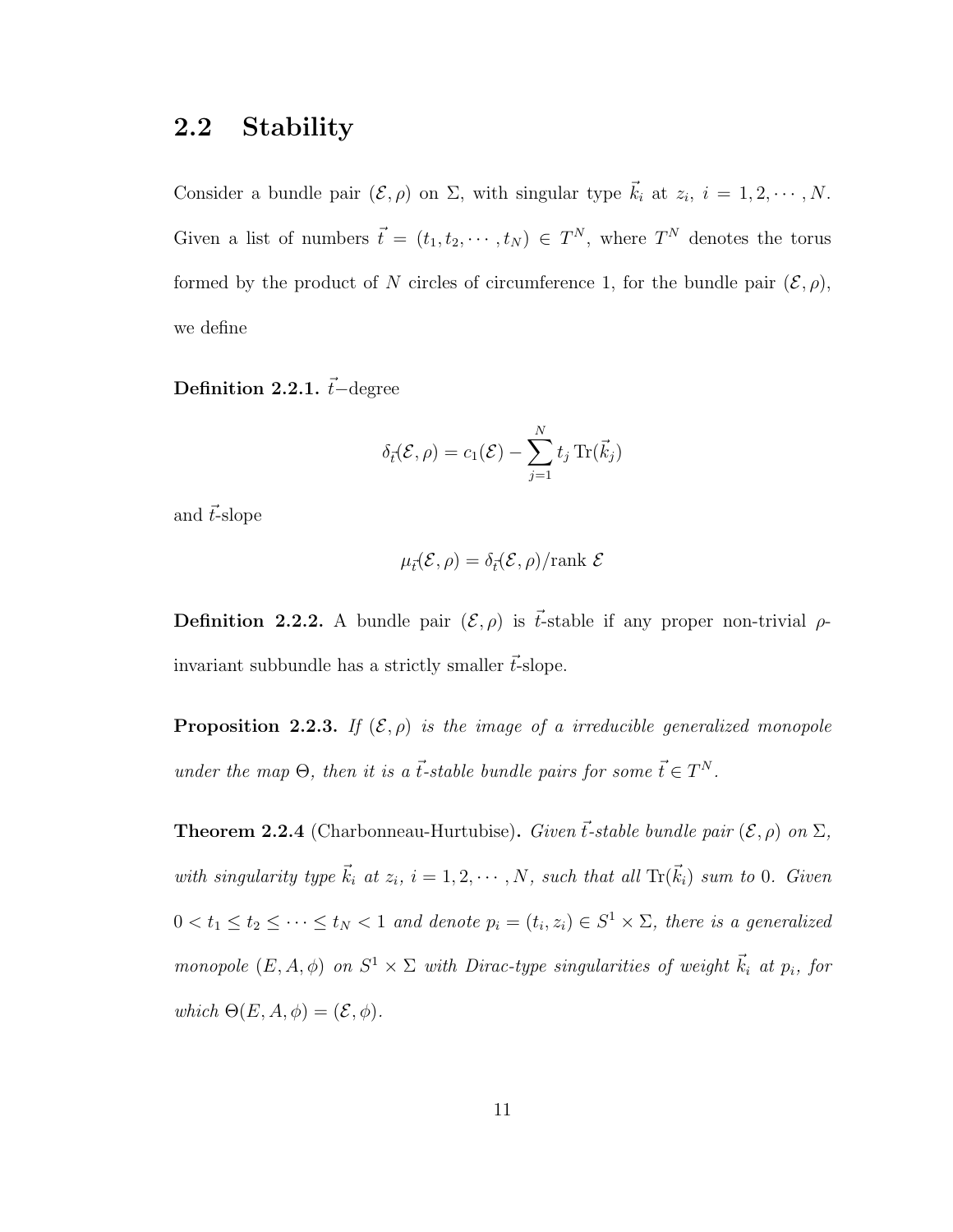Given  $\vec{k}_i, 1 \leq i \leq N$ , such that  $\sum \text{Tr}(\vec{k}_i) = 0$ , denote

$$
\mathcal{M}^{ir}(S^1 \times \Sigma, p_1, \cdots, p_N, \vec{k}_1, \cdots, \vec{k}_N)
$$

as the moduli of irreducible generalized monopole on  $S^1 \times \Sigma$  with Dirac singularity of type  $\vec{k}_i$  at  $p_i = (t_i, z_i)$ , and denote

$$
\mathcal{M}_s(\Sigma, z_1, \cdots, z_N, \vec{k}_1, \cdots, \vec{k}_N, \vec{t})
$$

as the moduli of  $\vec{t}$ -stable bundle pair with singularity of type  $\vec{k}_i$  at  $z_i$ , Charbonneau-Hurtubise theorem says that the map  $\Theta$ 

$$
\Theta: \mathcal{M}^{ir}(S^1 \times \Sigma, p_1, \cdots, p_N, \vec{k}_1, \cdots, \vec{k}_N) \to \mathcal{M}_s(\Sigma, z_1, \cdots, z_N, \vec{k}_1, \cdots, \vec{k}_N, \vec{t})
$$

$$
(E, A, \phi) \mapsto (\mathcal{E}_0, R_{0,1})
$$

is a bijection.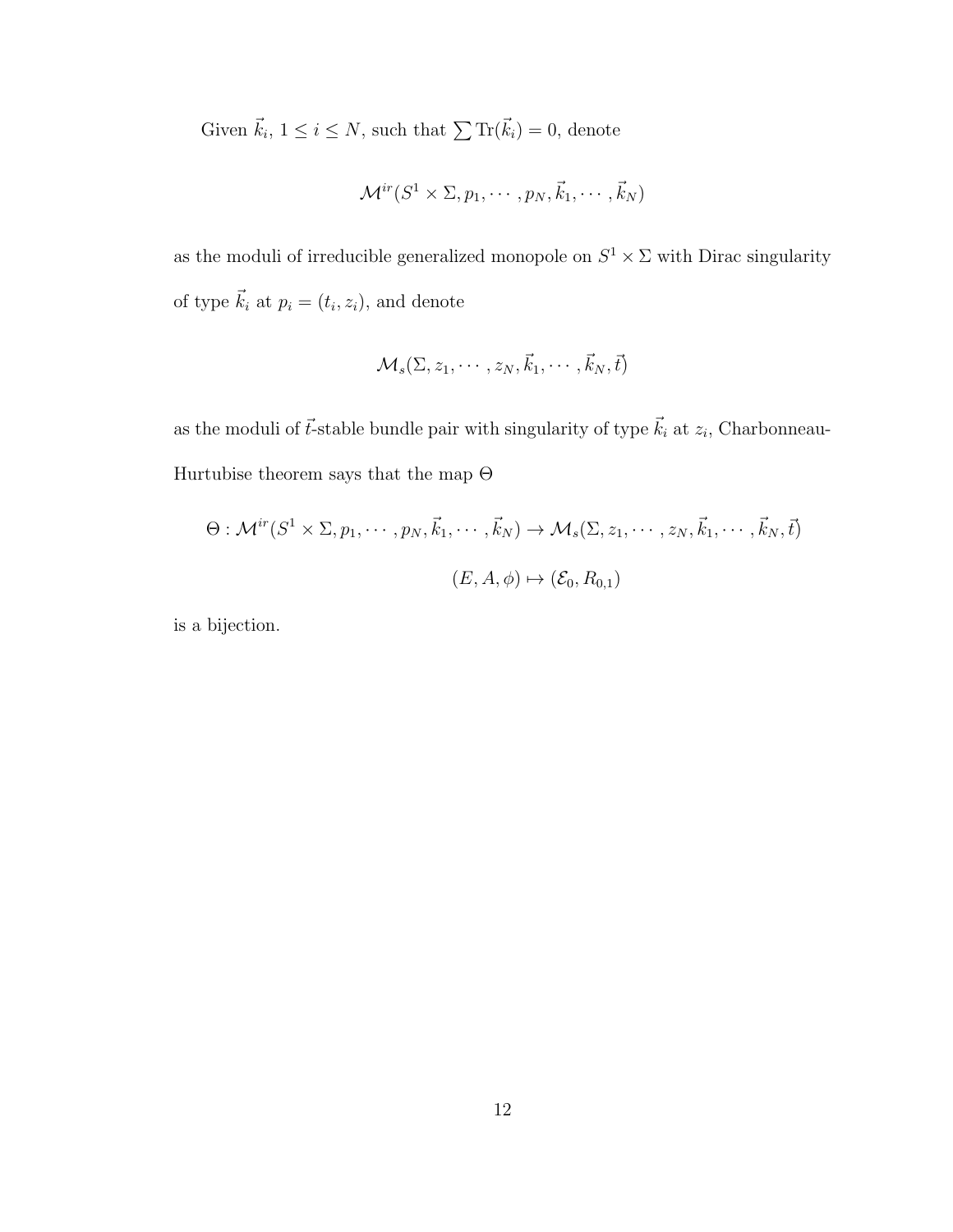### <span id="page-16-0"></span>Chapter 3

## Spectral data

### <span id="page-16-1"></span>3.1 Spectral cover of bundle pair

From any bundle pair  $(\mathcal{E}, \rho)$  over Riemann surface  $\Sigma$ , we can associate to spectral data  $(\widetilde{\Sigma}, \mathcal{L})$ , where  $\widetilde{\Sigma}$  is a branched cover of  $\Sigma \setminus \{z_1, \cdots, z_N\}$  and  $\mathcal{L}$  is a sheaf on  $\widetilde{\Sigma}$ . Let  $\Sigma_0 = \Sigma \setminus \{z_1, \cdots, z_N\}.$ 

**Definition 3.1.1.** The spectral curve  $\widetilde{\Sigma} \subset \mathbb{C}^{\times} \times \Sigma_0$  is defined to be

$$
\tilde{\Sigma} = \{ (\lambda, z) \in \mathbb{C}^* \times \Sigma_0 \mid \det(\lambda I - \rho(z)) = 0 \}
$$

where  $I \in End(\mathcal{E})$  is identity over each  $z \in \Sigma$ .

Denote  $p: \mathbb{C}^* \times \Sigma \to \Sigma$  to be the projection,

**Definition 3.1.2.** The spectral sheaf  $\mathcal{L}$  is a subsheaf of  $p^*\mathcal{E}$  restricted on  $\tilde{\Sigma}$  which assigns to  $(\lambda, z)$  the eigenspace of ker $(p^*\rho(z) - \lambda \cdot id)$ .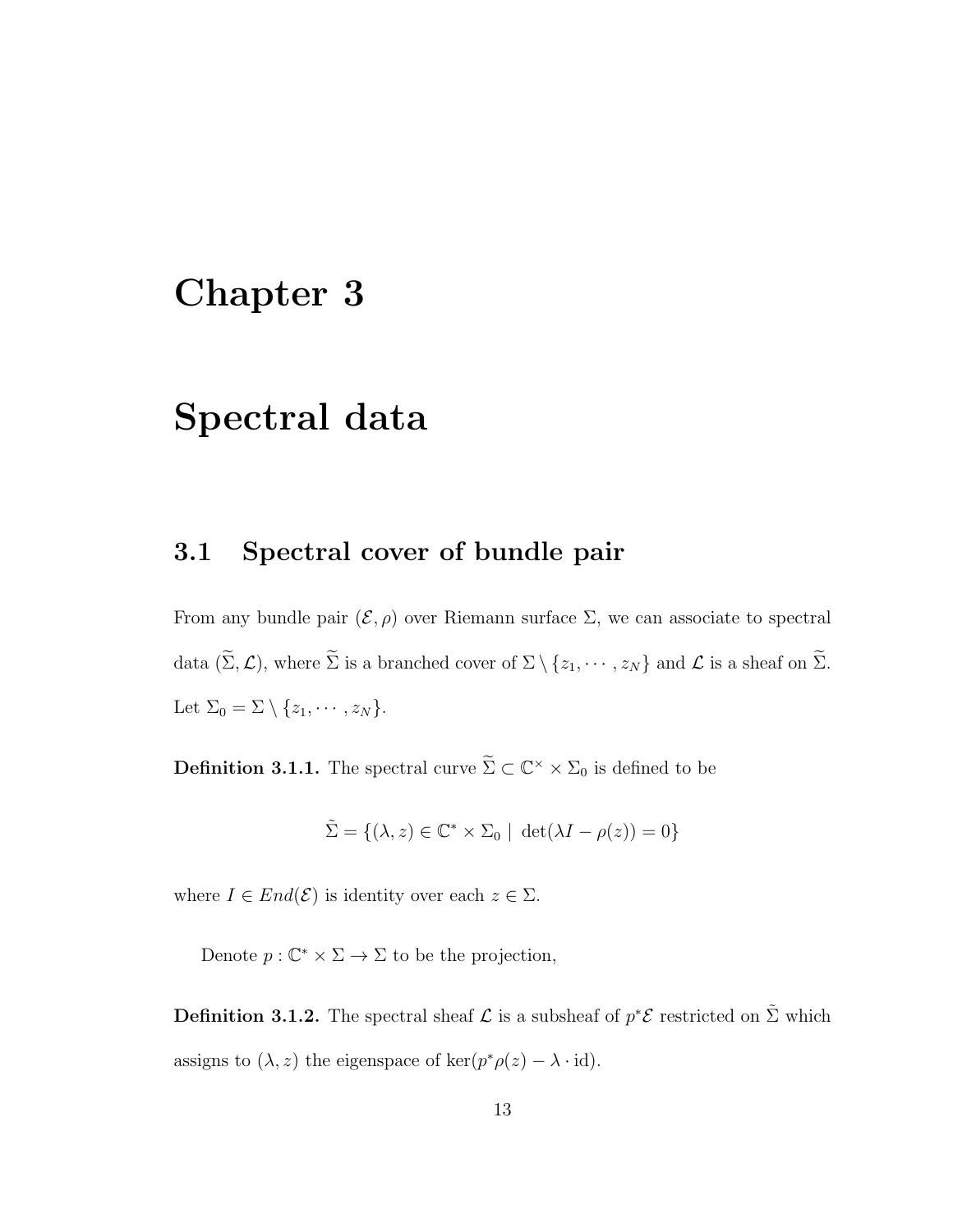Thus we get a map  $\Xi$  from bundle pair  $(\mathcal{E}, \rho)$  to its spectral data  $(\tilde{\Sigma}, \mathcal{L})$ .

If  $\rho(z)$  is regular everywhere (i.e. it has distinct eigenvalues for different Jordan blocks), then  $\mathcal L$  is a line bundle on  $\widetilde{\Sigma}$ . Note that being nonregular is a complex codimension three condition, and as in the case of Riemann surface, a generic  $\rho$  is regular.

The spectral data  $(\widetilde{\Sigma}, \mathcal{L})$  reconstructs the bundle pair  $(\mathcal{E}, \rho)$ . Indeed, if we denote  $\pi : \widetilde{\Sigma} \to \Sigma_0$  as the restriction of p on  $\widetilde{\Sigma}$ , and let  $\eta$  be the tautological section of  $p^*(\mathbb{C}^* \times \Sigma) \cong \mathbb{C}^* \times \mathbb{C}^* \times \Sigma$  consisting of points  $(\lambda, \lambda, z)$  in local coordinates, then we have

$$
\mathcal{E} = \pi_* \mathcal{L}, \ \rho = \pi_* \eta
$$

In this way, we see that  $\Xi$  is invertible, so we get a bijection between meromorphic bundle pair and its spectral data.

We interpret stability as numerics controlling singularities of the spectral data. Near a singular point  $z_i$ ,  $\rho(z)$  is asymptotic to

$$
diag(z^{k_{i1}}, z^{k_{i2}}, \cdots, z^{k_{in}}),
$$

hence the spectral cover has several branches approaching to 0 or to  $\infty$ , and the growth rate is controlled by the power  $k_{ij}$ .

**Definition 3.1.3.** Let X be a smooth projective variety, we say that  $\widetilde{X}$  is a spectral cover of X if there exist a matrix of meromorphic function  $\rho$  on X, such that

$$
\widetilde{X} = \{(z, \lambda) \in X \times \mathbb{C}^{\times} | \det(\lambda I - \rho(z)) = 0\}
$$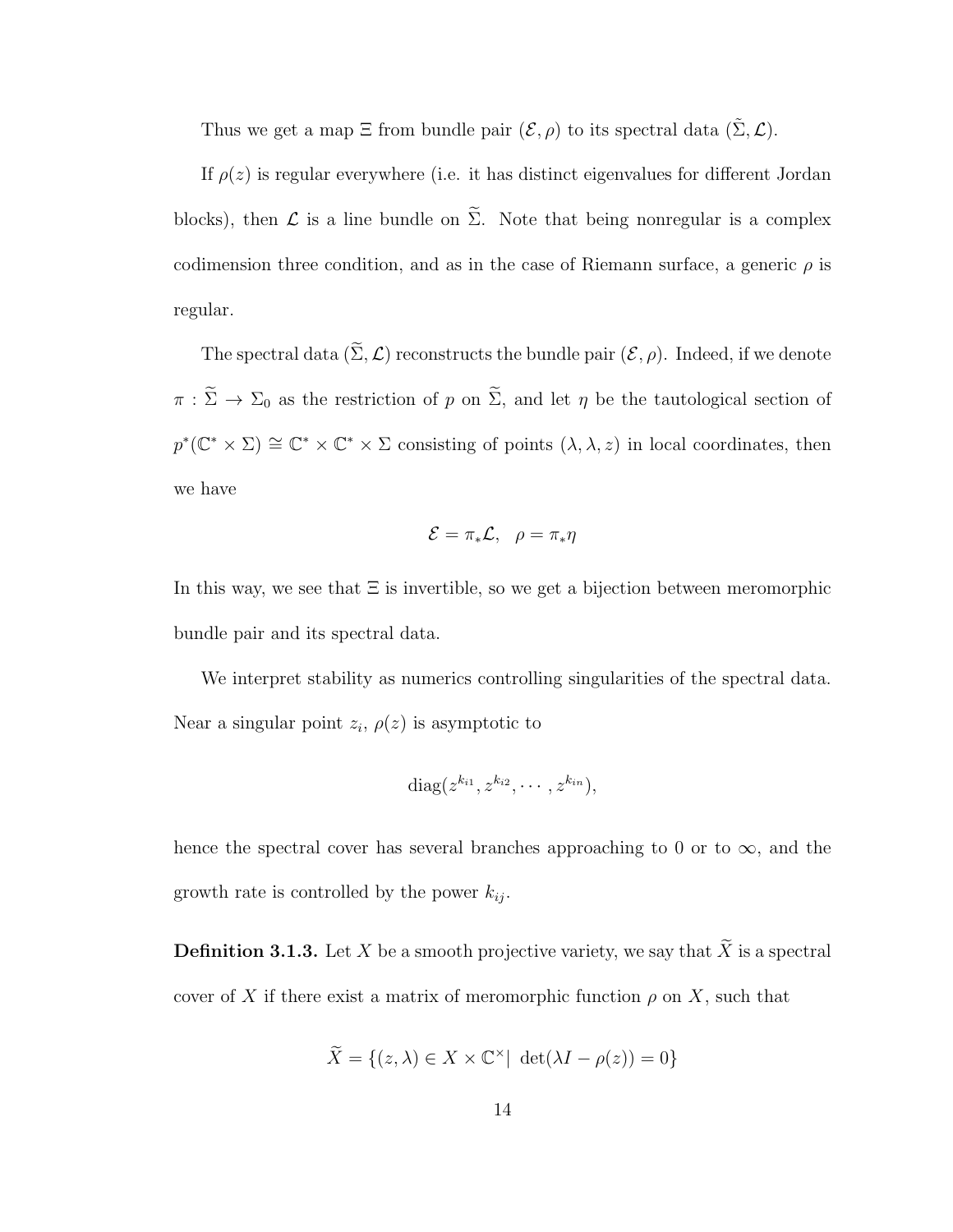Given an *n*-sheet spectral cover  $\widetilde{\Sigma}$  of  $\Sigma - \{z_1, \dots, z_N\}$ , in a small punctured neighborhood of  $z_i$ , we have n disjoint sheets covering it, in this neighborhood, we can parameterize  $\Sigma$  by holomorphic coordinate z, assume the j-th sheet is given by  $(z, g_j(z))$ , where  $g_j(z)$  is a holomorphic function.

**Definition 3.1.4.** We say that the cover has singularity type  $\vec{k}_i = (k_{i1}, \dots, k_{in})$  if the leading term of Laurent expansion for the  $g_j(z)$  is  $z^{k_{ij}}$ .

**Definition 3.1.5.** Consider an *n*-sheet branched cover  $\widetilde{\Sigma} \rightarrow \Sigma$  with singularity type  $\vec{k}_i$  at  $z_i$ , given a vector  $\vec{t} = (t_1, \dots, t_N) \in T^N$ , we define its  $\vec{t}$ -degree as

$$
\delta_{\vec{t}} = c_1(\mathcal{L}) - \sum_{i=1}^N t_i \operatorname{Tr}(\vec{k}_i)
$$

and define its  $\vec{t}$ -slope as

$$
\mu_{\vec{t}} = \frac{\delta_{\vec{t}}}{n}
$$

**Definition 3.1.6.** The spectral data  $(\widetilde{\Sigma}, \mathcal{L})$  is  $\vec{t}$ -stable if for any subsheaf  $\mathcal{F} \subset \iota_{\widetilde{\Sigma}*}\mathcal{L}$ of pure dimension one, the  $\vec{t}$ -slope of  $\mathcal F$  is strictly smaller than that of  $(\tilde{\Sigma}, \mathcal{L})$ .

Now we can consider the moduli of stable spectral data  $(\widetilde{\Sigma}, \mathcal{L})$ , such that  $\widetilde{\Sigma}$  is an *n*-sheeted branched cover of  $\Sigma$  with singularity type  $\vec{k}_i$  over  $z_i$ , and  $\mathcal{L}$  is in the Prym variety of  $p : \widetilde{\Sigma} \to \Sigma$ . Denote this moduli as following:

$$
\mathcal{M}^{sp}_s(\Sigma, z_1, \cdots, z_N, \vec{k}_1, \cdots, \vec{k}_N, \vec{t})
$$

In the language of spectral data, we can restate the Charbonneau-Hurtubise theorem as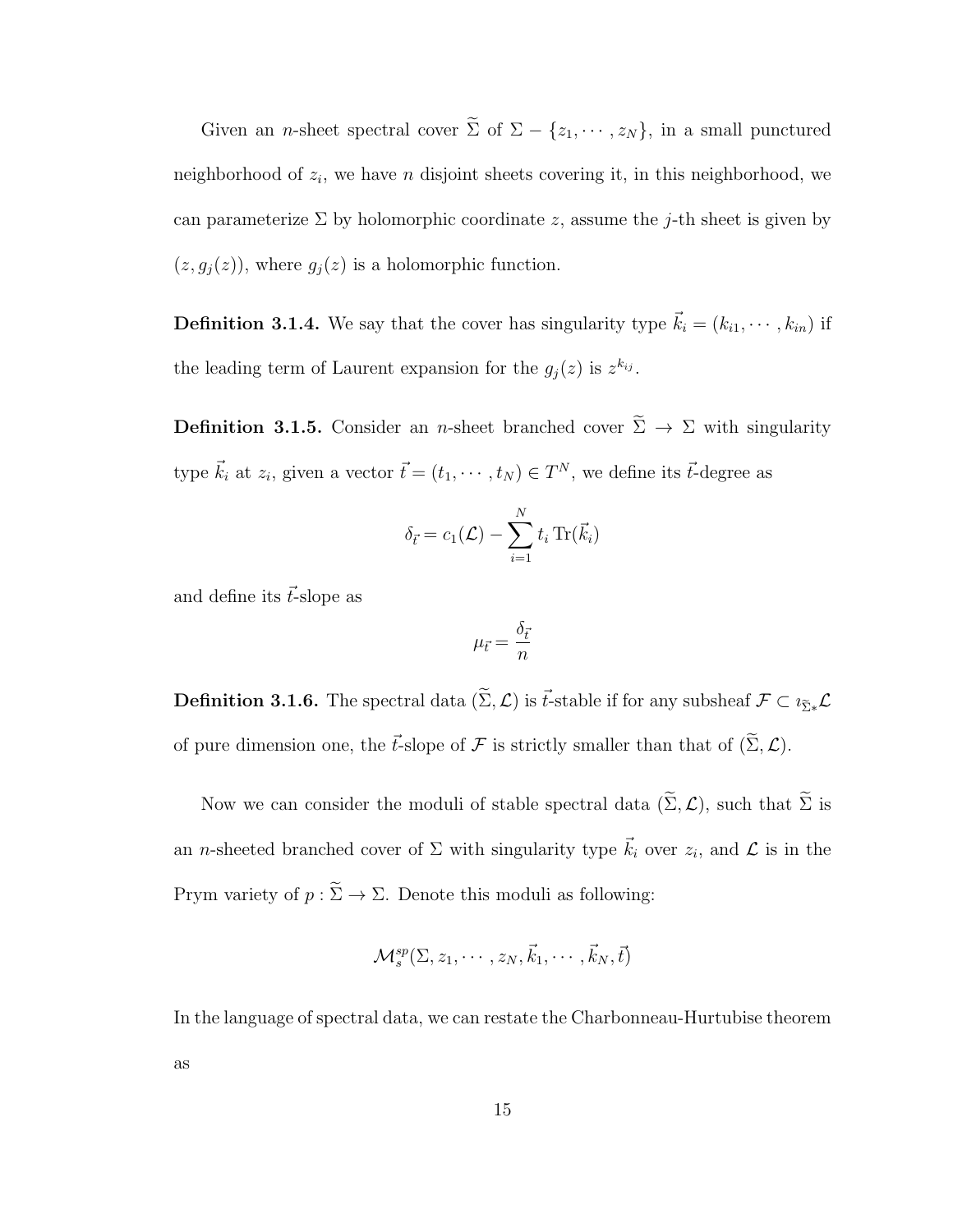Theorem 3.1.7. The composition map

$$
\Xi \circ \Theta : \mathcal{M}^{ir}(S^1 \times \Sigma, p_1, \cdots, p_N, \vec{k}_1, \cdots, \vec{k}_N) \to \mathcal{M}_s^{sp}(\Sigma, z_1, \cdots, z_N, \vec{k}_1, \cdots, \vec{k}_N, \vec{t})
$$

$$
(E, A, \phi) \mapsto (\widetilde{\Sigma}, \mathcal{L})
$$

is a bijection.

Notice that if we replace Riemann surface  $\Sigma$  by a smooth projective variety X, and consider generalized monopoles on  $S^1 \times X$  with Dirac singularities, we can still get bundle pair  $(\mathcal{E}, \rho)$  via the scattering map  $R_{0,1}$ , and thus get its spectral data  $(\widetilde{X}, \mathcal{L}).$ 

### <span id="page-19-0"></span>3.2 Fourier-Mukai transform

We observe that for monopole without singularities, the map  $\Xi \circ \Theta$  can be constructed directly, via Fourier-Mukai transform.

Let  $\mathscr P$  be the trivial line bundle on  $S^1 \times \mathbb C^{\times}$ , and  $\nabla_{\mathscr P}$  be the connection on  $\mathscr P$ given by the connection form  $A_{\mathscr{P}} = z \, dt$ , where t and z parameterize  $S^1$  and  $\mathbb{C}^\times$ respectively. Recall that Fourier-Mukai transform identifies local system  $(E, A_E)$ on  $S^1$  with skyscraper sheaf  $\mathcal L$  in  $\mathbb C^{\times}$ , in the following way:

Denote by

$$
p_1: S^1 \times \mathbb{C}^\times \to S^1, \quad p_2: S^1 \times \mathbb{C}^\times \to \mathbb{C}^\times
$$

the natural projections. Let  $A^r = A_E + A_{\mathscr{P}}$ , consider it as a connection form on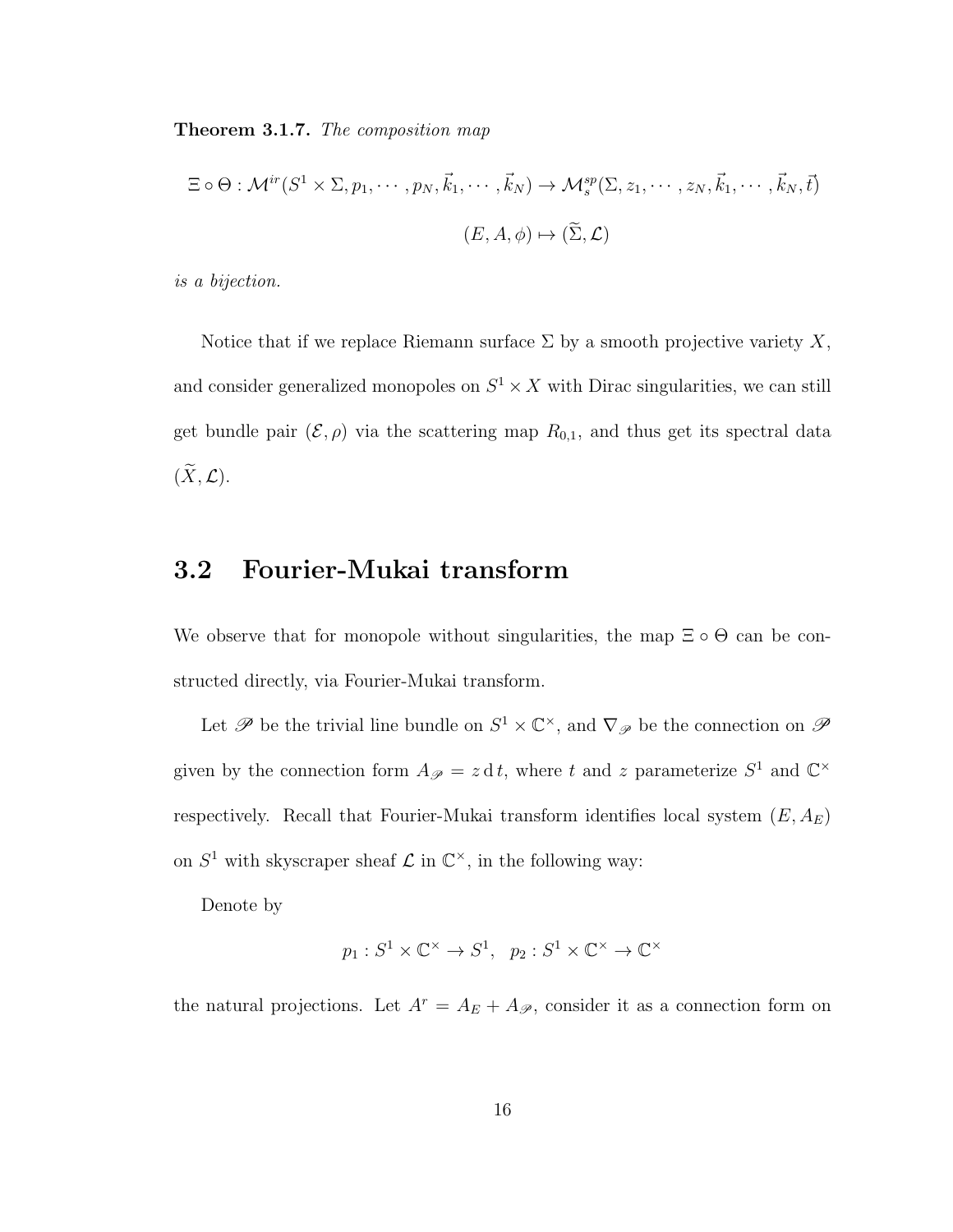$p_1^*E$ , it gives a partial connection  $\nabla^r$ , locally

$$
\nabla^r = \partial_t + A^r \, \mathrm{d} \, t : \ p_1^* E \to p_1^* E \otimes \Omega_{S^1}^1
$$

then  $R^0p_{2*}(\ker \nabla^r) = 0$ ,  $\mathcal{L} = R^1p_{2*}(\ker \nabla^r)$  is a skyscraper sheaf on  $\mathbb{C}^{\times}$ , and dim  $H^0(\mathbb{C}^\times, \mathcal{L}) = \text{rank}(E).$ 

Let U be quasi-projective variety, consider the trivial line bundle  $\mathscr{P}$  on  $S^1 \times U \times$  $\mathbb{C}^{\times}$  with connection  $A_{\mathscr{P}}$  given by the form  $z \, \mathrm{d} t$ . We apply Fourier-Mukai transform fiberwise, this discussion together with the Charbonneau-Hertubise theorem now give the following

<span id="page-20-0"></span>**Proposition 3.2.1.** Fourier-Mukai transform with kernel  $(\mathscr{P}, A_{\mathscr{P}})$  converts smooth monopole data  $(E, A -$ √  $(\overline{U}, \mathcal{L})$  on  $S^1 \times U$  to its spectral data  $(\overline{U}, \mathcal{L})$ .

On the other hand, given spectral data  $(\widetilde{U}, \mathcal{L})$ , on each fiber, we consider

$$
E=p_{1*}(p_2^*\mathcal{L})
$$

which is a locally free sheaf of constant rank, thus a vector bundle on  $S^1 \times U$ . Furthermore, the construction equips  $E$  with a canonical flat partial connection  $\nabla_E^r$ . Choose a unitary connection A on E, subtracting it from  $\nabla_E^r$  gives a Higgs field  $\phi = -$ √  $-\overline{1}(\nabla_E^r - A_t)$ , so that  $(E, A, \phi)$  is triple that can be a candidate of monopole. Though this may not always be a monopole, we conjecture that when the spectral data satisfies certain stability condition, we can get a monopole in this way.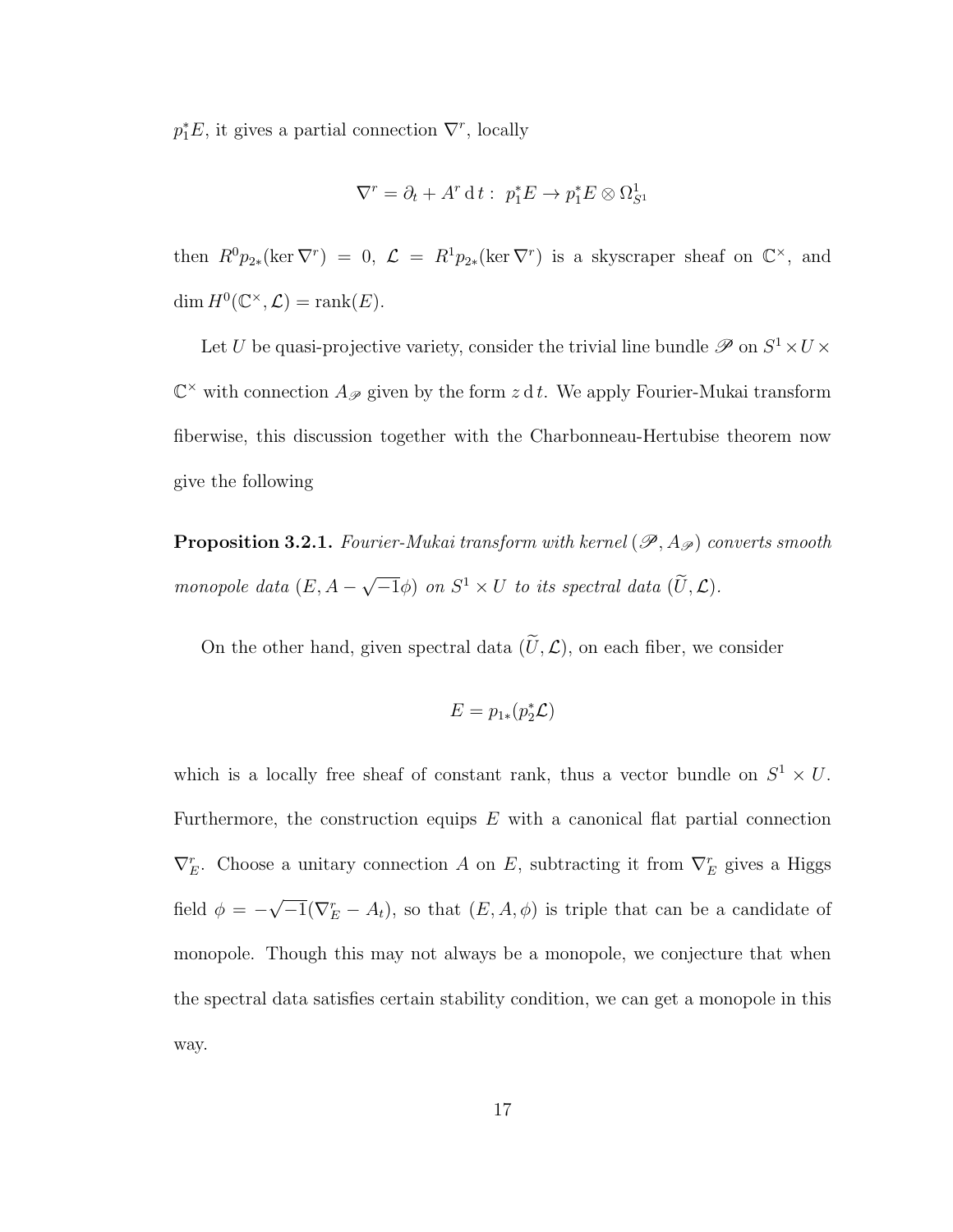On non-trivial  $S<sup>1</sup>$  bundles, we can still apply Fourier-Mukai transform locally and get twisted spectral data by gluing, this enables us to extend the theorem of Charbonneau and Hurtubise. We will interpret twisted spectral data as a geometric object – a line bundle on an analytic gerbe.

### <span id="page-21-0"></span>3.3 Analytic gerbe

Let X be a complex manifold and let  $\mathcal O$  denote the sheaf of holomorphic functions on X. We can consider a cohomology class in  $H^2(X, \mathcal{O}^*)$  as a geometric object – an  $\mathcal{O}^*$ -gerbe, much in the same way as we interpret elements in  $H^1(X, \mathcal{O}^*)$  as holomorphic line bundles. We first explain this in Cech cohomology:

**Definition 3.3.1.** Given an open cover  $\{U_{\alpha}\}\$  of X, an  $\mathcal{O}^*$ -gerbe g is an assignment to each threefold intersection  $U_{\alpha\beta\gamma} = U_{\alpha} \cap U_{\beta} \cap U_{\gamma}$  an invertible holomorphic function  $g_{\alpha\beta\gamma}$ , such that

$$
g_{\alpha\beta\gamma} = g_{\alpha\gamma\beta}^{-1} = g_{\beta\alpha\gamma}^{-1} = g_{\gamma\beta\alpha}^{-1}
$$

and on each fourfold intersection

$$
\delta(g)_{\alpha\beta\gamma\delta} = g_{\beta\gamma\delta} \cdot g_{\alpha\gamma\delta}^{-1} \cdot g_{\alpha\beta\delta} \cdot g_{\alpha\beta\gamma}^{-1} = 1
$$

**Definition 3.3.2.** A trivialization of gerbe g on U is defined by holomorphic functions

$$
f_{\alpha\beta} = f_{\beta\alpha}^{-1} : U_{\alpha\beta} \cap U \to \mathbb{C}^*
$$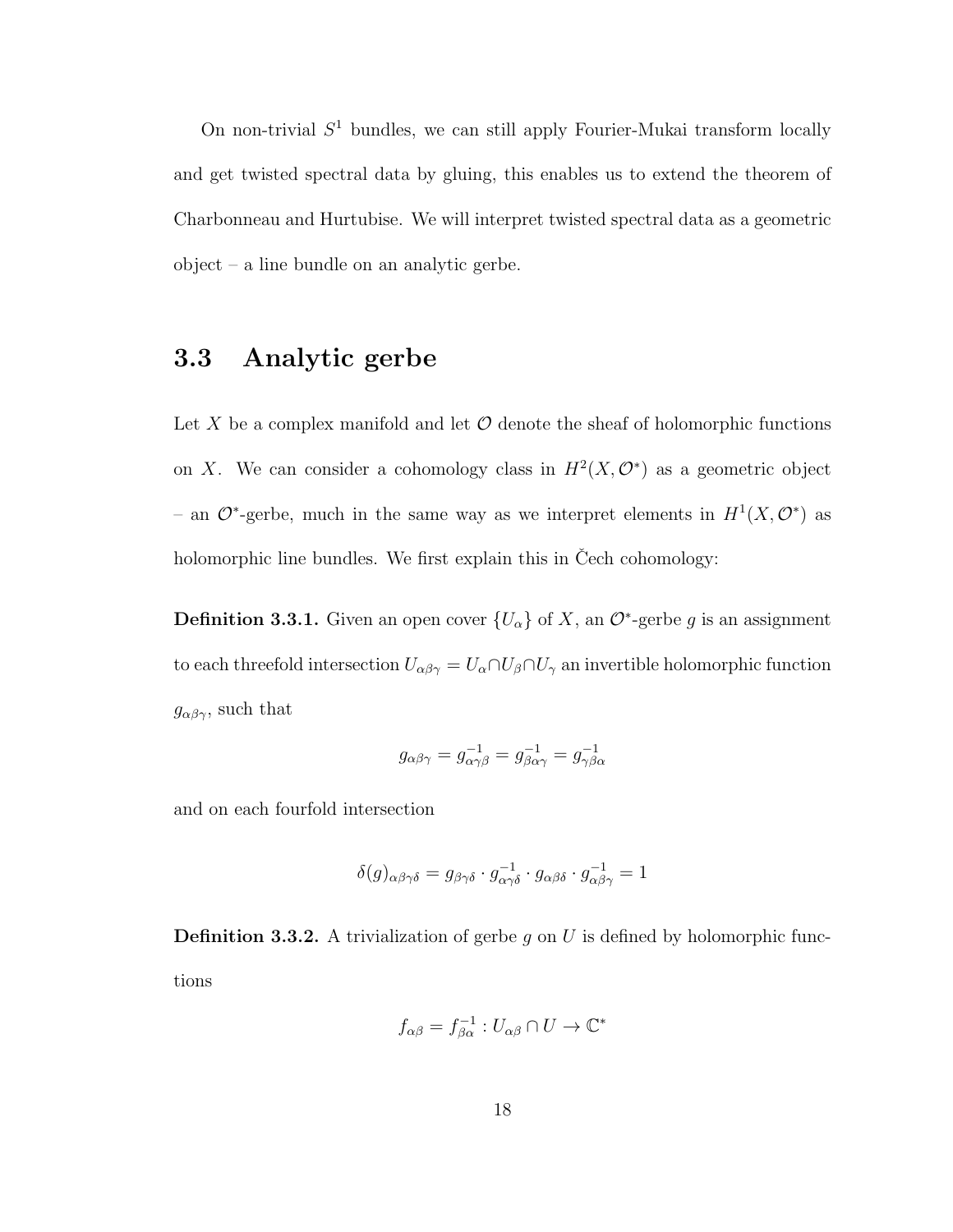on twofold intersections in U such that in  $U_{\alpha\beta\gamma} \cap U$ ,

$$
g_{\alpha\beta\gamma} = f_{\alpha\beta} f_{\beta\gamma} f_{\gamma\alpha}
$$

Definition 3.3.3. A gerbe is trivial if it has a global trivilization. Two gerbes are equivalent if their difference is trivial.

Given two trivializations  $f_{\alpha\beta}$  and  $f'_{\alpha\beta}$  on U, their difference is measured by

$$
h_{\alpha\beta} = f_{\alpha\beta} / f'_{\alpha\beta}
$$

we have  $\delta(h) = 1$ , so h is a Cech 1-cocycle, and the difference between two trivializations is a line bundle on U. Notice that over each open set  $U_{\alpha}$ , we can set  $f_{\beta\gamma} = g_{\alpha\beta\gamma}$  for  $\beta, \gamma \neq \alpha$ , and set  $f_{\alpha\beta} = 1$ , by cocycle condition on g, we have

$$
g_{\beta\gamma\delta} = f_{\beta\gamma} f_{\gamma\delta} f_{\delta\beta}
$$

therefore we get a trivialization over  $U_{\alpha}$ . On the intersection  $U_{\alpha} \cap U_{\beta}$ , the two trivializations differ by a line bundle  $L_{\alpha\beta}$ . This leads us to an equivalent definition of gerbe:

**Definition 3.3.4.** An  $\mathcal{O}^*$ -gerbe is defined by the following data:

- A line bundle  $L_{\alpha\beta}$  on each  $U_{\alpha\beta}$
- An isomorphism  $L_{\alpha\beta} \cong L_{\beta\alpha}^{-1}$  $\beta\alpha$
- A trivialization  $\theta_{\alpha\beta\gamma}$  of  $L_{\alpha\beta}\otimes L_{\beta\gamma}\otimes L_{\gamma\alpha}$  on  $U_{\alpha\beta\gamma}$
- The trivialization  $\theta_{\alpha\beta\gamma}$  satisfies  $\delta(\theta) = 1$  on  $U_{\alpha\beta\gamma\delta}$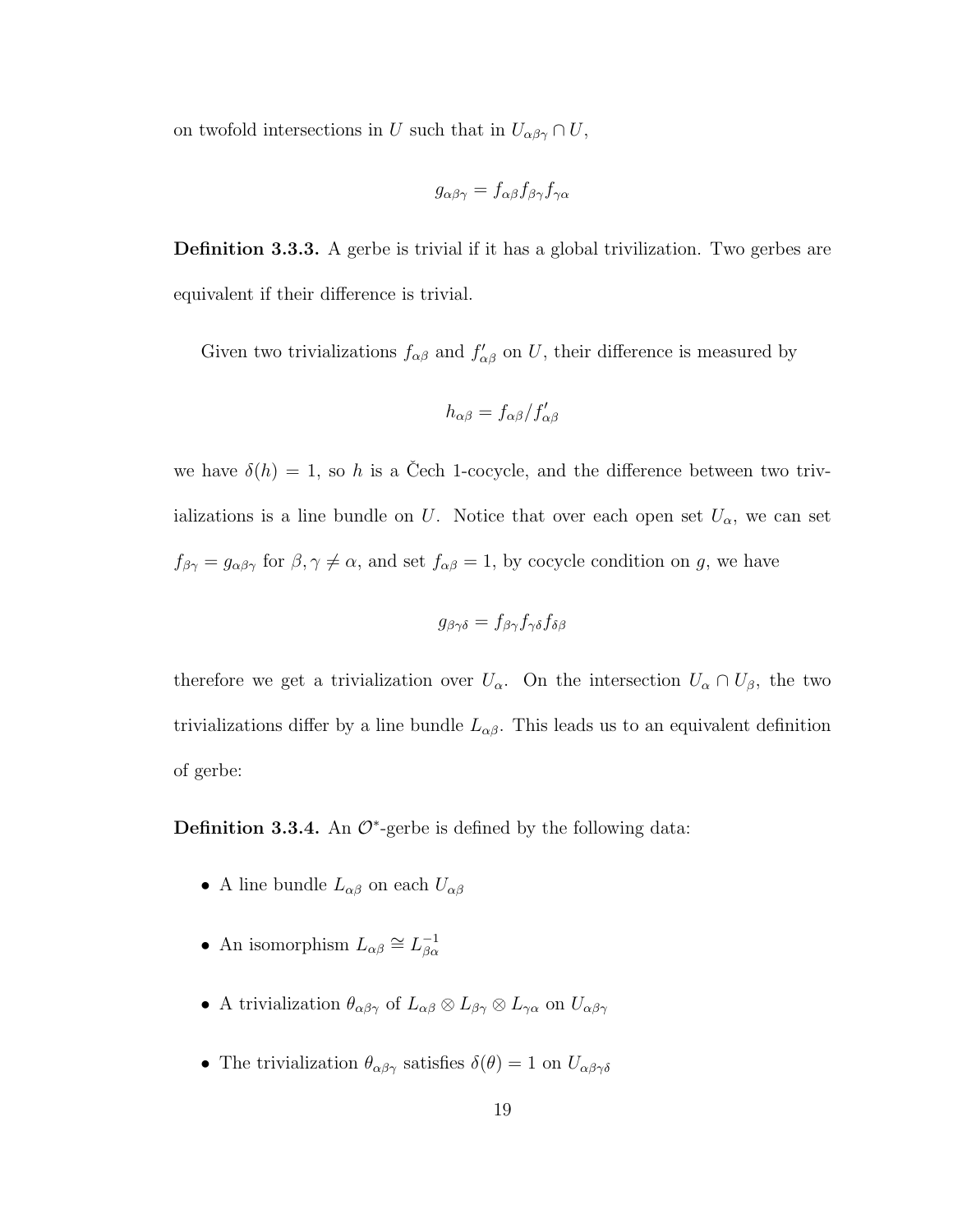Geometrically, we can consider such gerbes as analytic stacks: denote by  $B\mathcal{O}^*$ the classifying stack of  $\mathcal{O}^*$ , i.e., it assigns to each open set V a category, whose objects are  $\mathcal{O}^*$ -torsors on V and morphisms are isomorphisms of torsors. Then an  $\mathcal{O}^*$ -gerbe on X is a  $B\mathcal{O}^*$  torsor on X, i.e. a stack of groupoids over X, which admits a principal hemogeneous action of  $B\mathcal{O}^*$ . In this way, a gerbe  $\mathcal H$  on X comes with a projection  $\mathcal{H} \to X$ , and is classified by an element in  $H^1(X, B\mathcal{O}^*)$ , This is consistent with the previous discussion since  $B\mathcal{O}^* = \mathcal{O}^*[1]$  and so  $H^1(X, B\mathcal{O}^*) = H^1(X, \mathcal{O}^*[1])$ is isomorphic to  $H^2(X, \mathcal{O}^*)$ .

### <span id="page-23-0"></span>3.4 Twisted spectral data

Suppose Y is a principal  $S^1$  bundle over X, let  $(E, A, \phi)$  be a singular monopole on Y, with singularities located in the fiber over divisors  $Z_1, \dots, Z_N \subset X$ . Take an open cover  $\{U_i\}$  of  $X_0 := X \setminus \{Z_1, \cdots Z_N\}$ , so that for each  $U_i$  the fiber bundle  $Y_i := Y_{|U_i} \to U_i$  trivializes. Using this trivialization we construct Poincaré bundle with connection  $(\mathscr{P}_i, A_i)$  on  $Y_i \times \mathbb{C}^\times$  as in Proposition [3.2.1.](#page-20-0) The Fourier-Mukai transform with kernel  $(\mathscr{P}_i, A_i)$  converts the monopole  $(E, A, \phi)_{|Y_i}$  into spectral data on  $U_i \times \mathbb{C}^{\times}$ . The spaces  $U_i \times \mathbb{C}^{\times}$  glue into  $X \times \mathbb{C}^{\times}$ , the spectral cover glue into  $\widetilde{X} \subset X_0 \times \mathbb{C}^{\times}$ , but the Poincaré bundle with connection  $(\mathscr{P}_i, A_i)$  does not glue, they only glue into an  $\mathcal{O}^*$  gerbe  $\mathcal H$  with conneciton whose 3-curvature is represented the De Rham cohomology class

$$
\frac{1}{4\pi i}p_X^*\big(c_1(Y)\big) \wedge p_{\mathbb{C}^\times}^*\Big(\frac{\mathrm{d}\,z}{z}-\frac{\mathrm{d}\,\bar{z}}{\bar{z}}\Big) \in H^3(X \times \mathbb{C}^\times, \mathbb{Z})
$$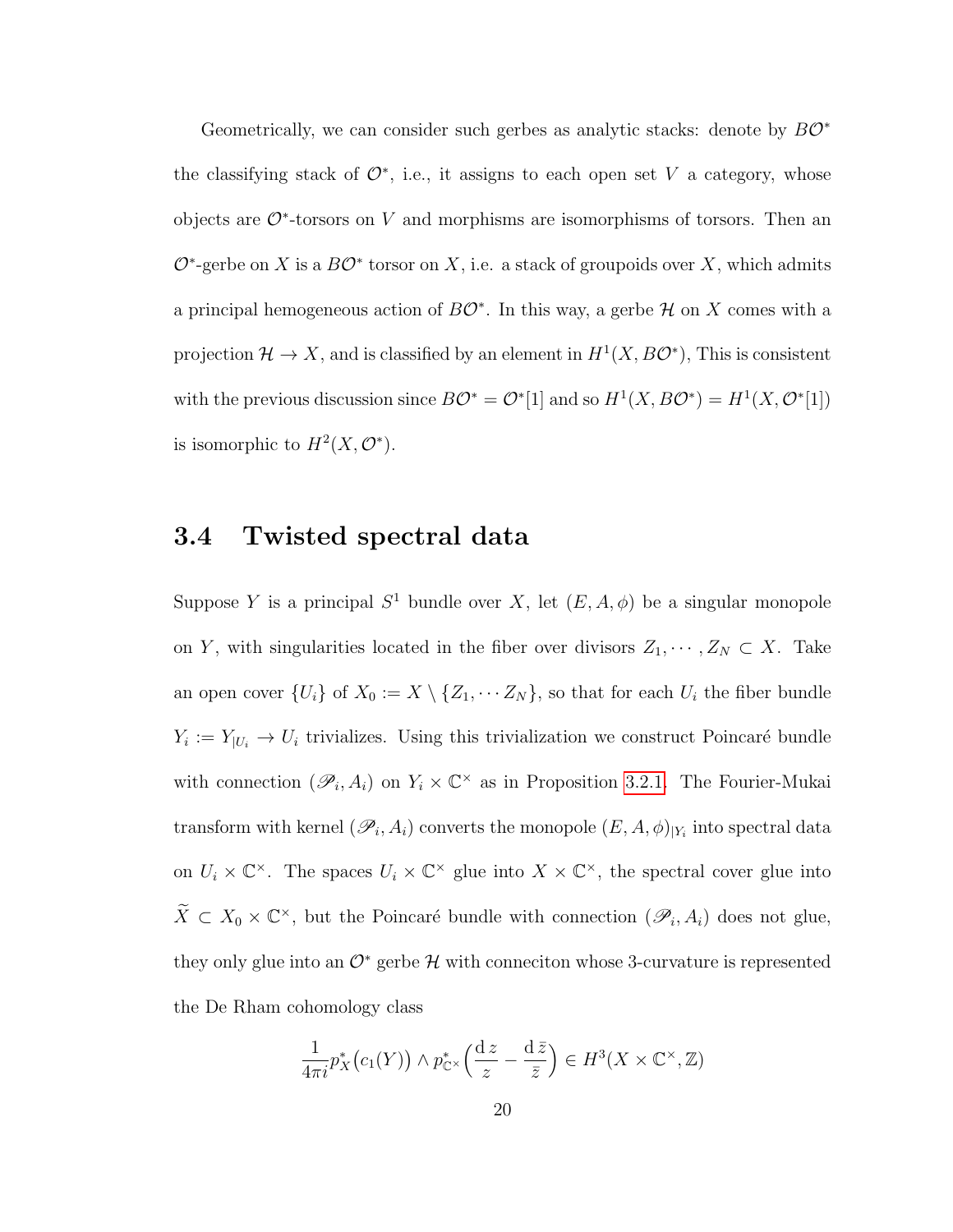Tautologically the locally defined Poincare line bundles with connections glue into a global pair  $(\mathscr{P}, A_{\mathscr{P}})$  on the gerbe  $Y \times_X \mathcal{H}$ , and we get the following:

**Proposition 3.4.1.** Fourier-Mukai transform associated to  $(\mathscr{P}, A_{\mathscr{P}})$  converts the monopole data  $(E, A -$ √  $(\overline{-1}\phi)$  on Y to spectral data  $(X, \mathcal{L})$ , where  $\mathcal L$  is a weight one line bundle on the restriction of  $\mathcal H$  to  $\widetilde X$ , or equivalently a trivialization of the gerbe  $\mathcal{H}_{|\widetilde{X}}$ .

**Definition 3.4.2.** A twisted spectral data on X corresponding to gerbe  $H$ , with singularities along  $Z_1, \cdots Z_N$ , is a pair  $(\widetilde{X}, \mathcal{L})$  consisting of a spectral cover  $\widetilde{X} \subset$  $X \times \mathbb{C}^{\times}$  of  $X \setminus \{Z_1, \cdots, Z_N\}$ , and a weight one line bundle  $\mathcal L$  on the restriction of the gerbe  $\mathcal H$  to  $\widetilde X$ .

#### **Theorem 3.4.3.** On a Riemann surface, twisted spectral data always exists.

*Proof.* Let  $\Sigma$  be a Riemann surface,  $z_1, \dots, z_N \in \Sigma$ , and  $\mathcal H$  be a gerbe on  $\Sigma \times \mathbb C^{\times}$ . Choose any spectral cover  $\widetilde{\Sigma}$  of  $\Sigma \setminus \{z_1, \cdots, z_N\}$ , by exponential exact sequence:

$$
\cdots \to H^2(\widetilde{\Sigma}, \mathcal{O}) \to H^2(\widetilde{\Sigma}, \mathcal{O}^*) \to H^3(\widetilde{\Sigma}, \mathbb{Z}) \to \cdots
$$

we have  $H^2(\Sigma, \mathcal{O}^*) = 0$  since the terms before and after it are 0. Therefore the restriction of gerbe  $\mathcal H$  on  $\widetilde{\Sigma}$  is always trivial. A line bundle on a trivial gerbe is the same as a trivialization of the gerbe. Therefore twisted spectral data exist.  $\Box$ 

Let X be a smooth complex projective variety of complex dimension  $k$ , we consider the case when the circle bundle  $Y \to X$  sits inside a line bundle  $\mathcal{O}_X(D)$  as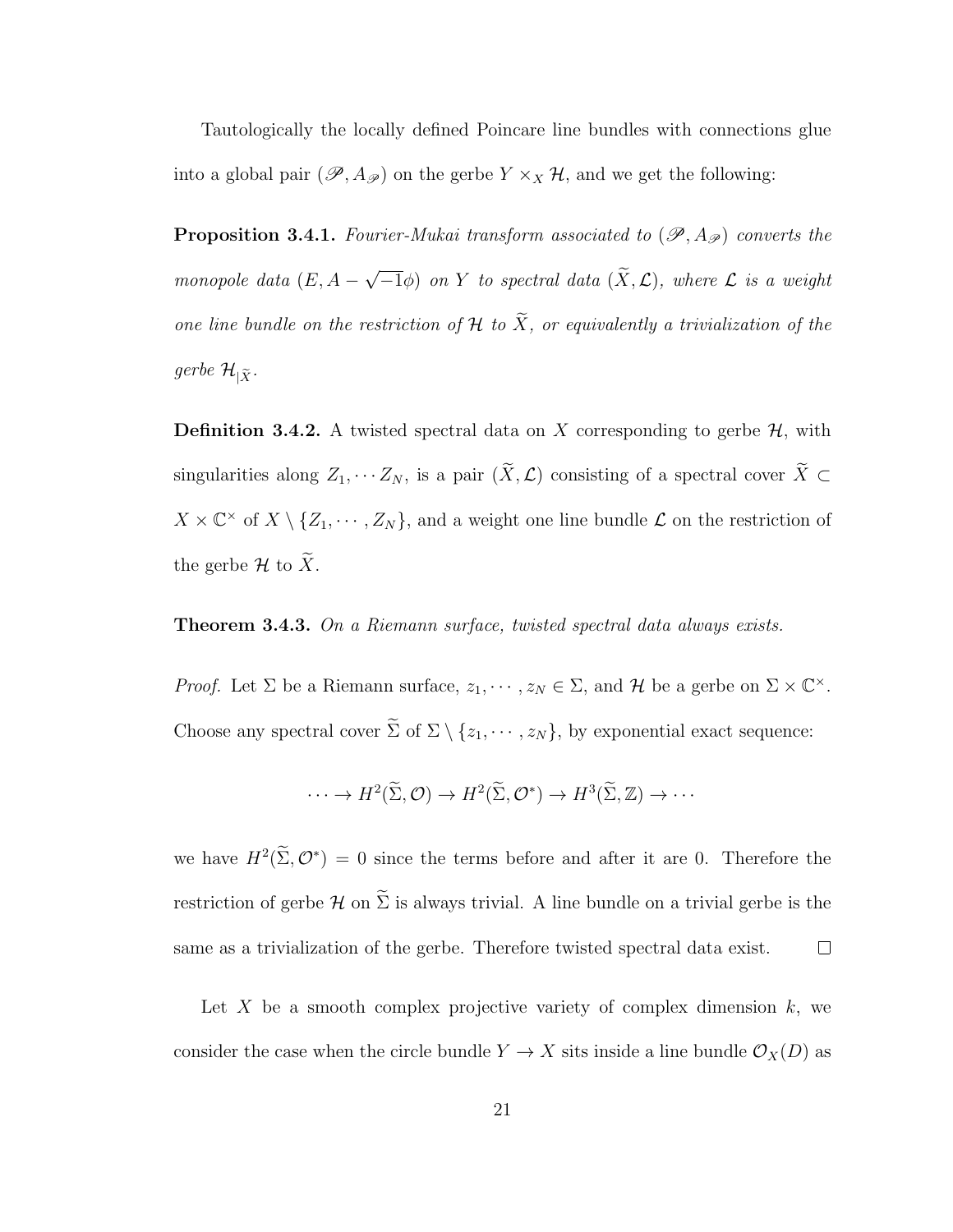its unit circle bundle, where  $D$  is an effective divisor on  $X$ . Then the Fourier-Mukai transform gives us a gerbe  $\mathcal{H}$  on  $X \times \mathbb{C}^{\times}$ . Let  $Z_1, \cdots Z_N$  be irreducible divisors on  $X$ , we have

**Theorem 3.4.4.** Suppose  $\mathcal{O}(D)$  is ample, and set  $\{Z_1, \cdots Z_N\}$  contains all of the irreducible components of  $D$ , then twisted spectral data corresponding to  $\mathcal H$  with singularities along  $Z_1, \cdots, Z_N$  exists.

*Proof.* Let  $X_0 = X \setminus \{Z_1, \cdots Z_N\}$ ,  $M = X \times \mathbb{C}^{\times}$ , and  $M_0 = X_0 \times \mathbb{C}^{\times}$ . Consider the map

$$
\alpha: H^2(M, \mathcal{O}^*) \to H^2(M_0, \mathcal{O}^*)
$$

we claim that  $\alpha(\mathcal{H})=0$ .

Notice that we can fit  $\alpha$  into exponential exact sequence:

$$
H^2(M, \mathcal{O}) \longrightarrow H^2(M_0, \mathcal{O})
$$
  
\n
$$
H^2(M, \mathcal{O}^*) \xrightarrow{\alpha} H^2(M_0, \mathcal{O}^*)
$$
  
\n
$$
\downarrow_{\delta_1} \qquad \qquad \downarrow_{\delta_2}
$$
  
\n
$$
H^3(M, \mathbb{Z}) \xrightarrow{\beta} H^3(M_0, \mathbb{Z})
$$

Then the gerbe  $\mathcal{H} \in H^2(M, \mathcal{O}^*)$  maps via  $\delta_1$  to  $p_X^*(\omega) \wedge p_{\mathbb{C}^*}^*(\tau)$ , where  $p_X, p_{\mathbb{C}^*}$ are the natural projections from M to X and  $\mathbb{C}^{\times}$  respectively,  $\omega$  is the De Rham cohomology class in  $H^2(X,\mathbb{Z})$  representing the Chern class of  $\mathcal{O}(D)$  and  $\tau$  is the De Rham cohomology class that generates  $H^1(\mathbb{C}^\times, \mathbb{Z})$ .

We know that  $H^i(\mathbb{C}^\times,\mathbb{Z}) = \mathbb{Z}$  when  $i = 0,1$ , and  $H^i(\mathbb{C}^\times,\mathbb{Z}) = 0$  when  $i > 1$ .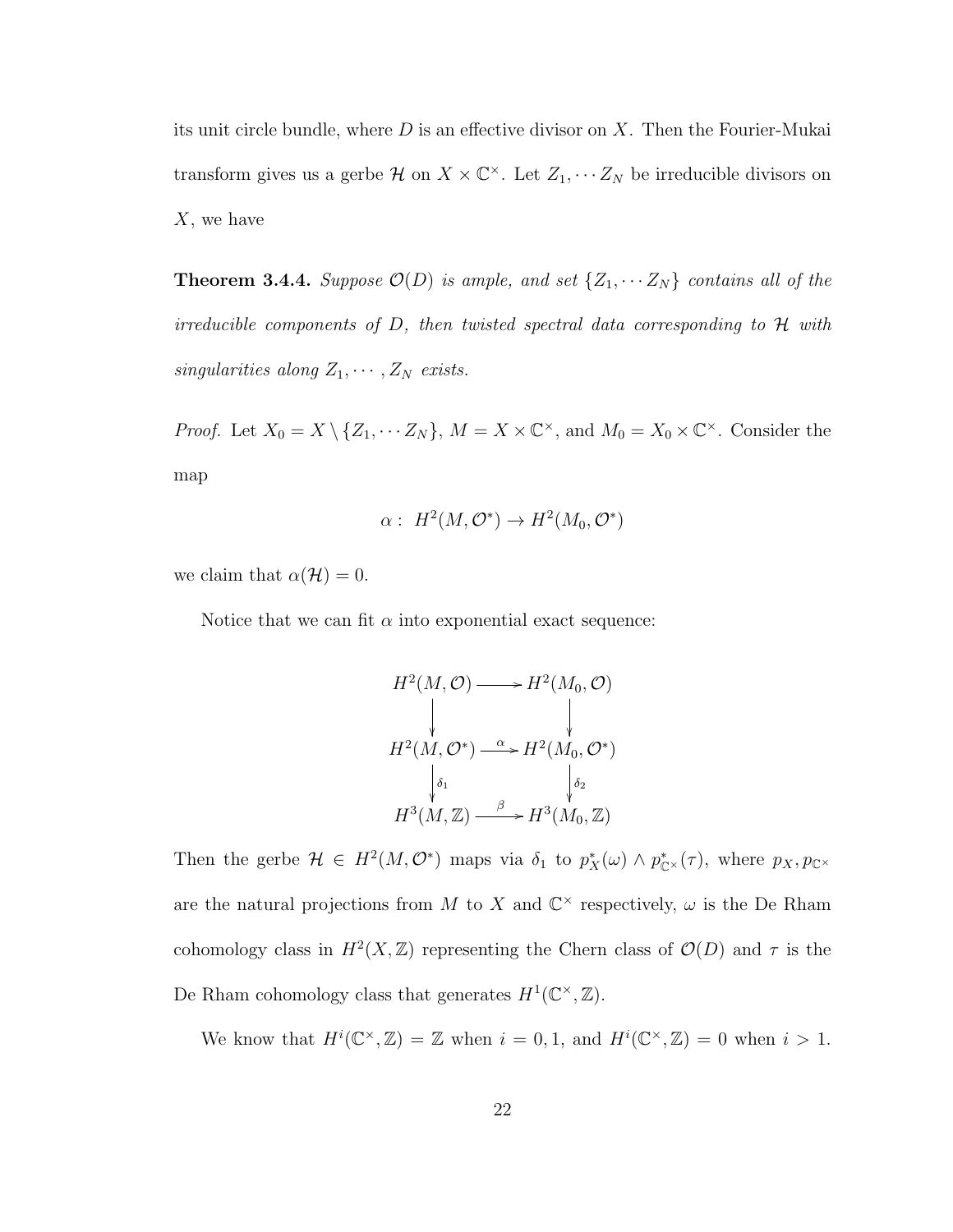By Kunneth formula for  $M = X \times \mathbb{C}^{\times}$ ,

$$
H^3(M, \mathbb{Z}) \cong H^3(X, \mathbb{Z}) \otimes H^0(\mathbb{C}^{\times}, \mathbb{Z}) \oplus H^2(X, \mathbb{Z}) \otimes H^1(\mathbb{C}^{\times}, \mathbb{Z})
$$

therefore  $\delta_1(\mathcal{H}) \in H^2(X,\mathbb{Z}) \otimes H^1(\mathbb{C}^\times,\mathbb{Z})$  and it maps to  $\omega$  under the natural isomorphism  $H^2(X, \mathbb{Z}) \otimes H^1(\mathbb{C}^\times, \mathbb{Z}) \cong H^2(X, \mathbb{Z}).$ 

Similarly, we have

$$
H^3(M_0, \mathbb{Z}) \cong H^3(X_0, \mathbb{Z}) \otimes H^0(\mathbb{C}^{\times}, \mathbb{Z}) \oplus H^2(X_0, \mathbb{Z}) \otimes H^1(\mathbb{C}^{\times}, \mathbb{Z})
$$

and  $\beta \circ \delta_1(\mathcal{H}) \in H^2(X_0, \mathbb{Z}) \otimes H^1(\mathbb{C}^\times, \mathbb{Z}) \cong H^2(X_0, \mathbb{Z})$ . The composition  $\beta \circ \delta_1(\mathcal{H})$ is induced by the restriction map

$$
\sigma: H^2(X,\mathbb{Z}) \to H^2(X_0,\mathbb{Z})
$$

Let  $W = Z_1 \cup \cdots \cup Z_N$ , then  $X_0 = X \setminus W$ , the map  $\sigma$  fits into the Gysin sequence:

<span id="page-26-0"></span>
$$
H^{0}(W, \mathbb{Z}) \to H^{2}(X, \mathbb{Z}) \to H^{2}(X_{0}, \mathbb{Z}) \to \cdots
$$
\n(3.4.1)

its Poincaré dual gives

$$
H_{2k-2}(W,\mathbb{Z})\to H_{2k-2}(X,\mathbb{Z})\to H_{2k-2}(X_0,\mathbb{Z})\to\cdots
$$

Since the Pioncaré dual of  $\omega$  is represented by the divisor D, and D is spanned by irreducible components of W, so D is in the image of first map  $H_{2k-2}(W,\mathbb{Z}) \rightarrow$  $H_{2k-2}(X,\mathbb{Z})$ , therefore the second map  $H_{2k-2}(X,\mathbb{Z}) \to H_{2k-2}(X_0,\mathbb{Z})$  sends D to 0. Go back to the sequence [3.4.1,](#page-26-0) we see that  $\sigma(\omega) = 0$ , therefore  $\beta \circ \delta_1(\mathcal{H}) = 0$ .

Now consider  $\alpha(\mathcal{H})$ , since  $\delta_2 \circ \alpha(\mathcal{H}) = \beta \circ \delta_1(\mathcal{H}) = 0$ , we have  $\alpha(\mathcal{H})$  comes from  $H^2(M_0, \mathcal{O})$ . Since  $\mathcal{O}(D)$  is ample, and D is an non-negative integer combination of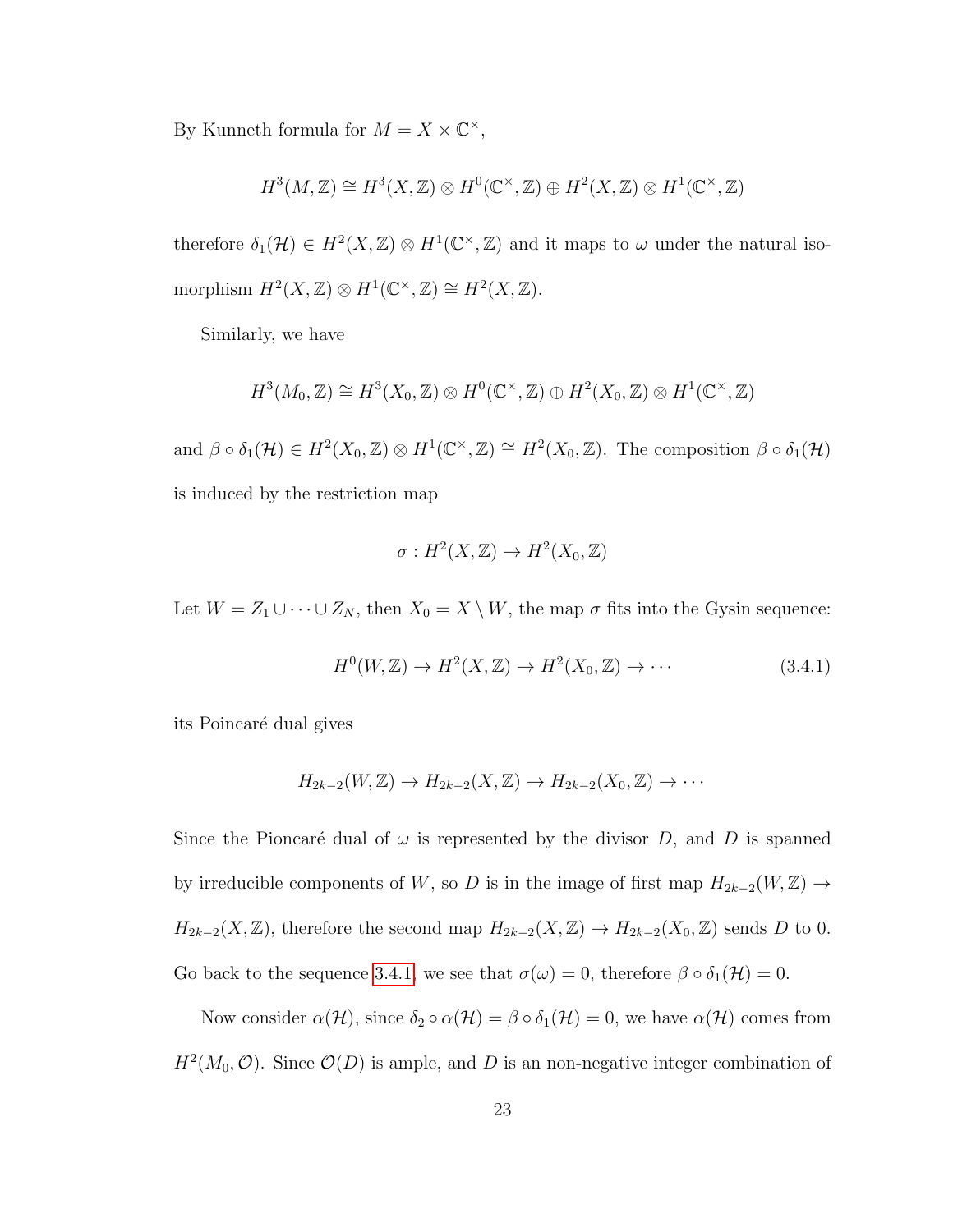$Z_i$ 's, so  $\mathcal{O}(Z_1 + \cdots Z_N)$  is ample, therefore  $X_0$  is a Stein manifold, hence  $H^i(X_0, \mathcal{O}) =$ 0 for  $i > 0$ , then by Kunneth formula,  $H^2(M_0, \mathcal{O}) = 0$ . So the pre-image of  $\alpha(\mathcal{H})$ in  $H^2(M_0, \mathcal{O})$  can only be 0, thus  $\alpha(\mathcal{H}) = 0$ .

So we see that the gerbe  $\mathcal H$  restricts to a trivial gerbe on  $\widetilde X$ , hence twisted  $\Box$ spectral data exist.